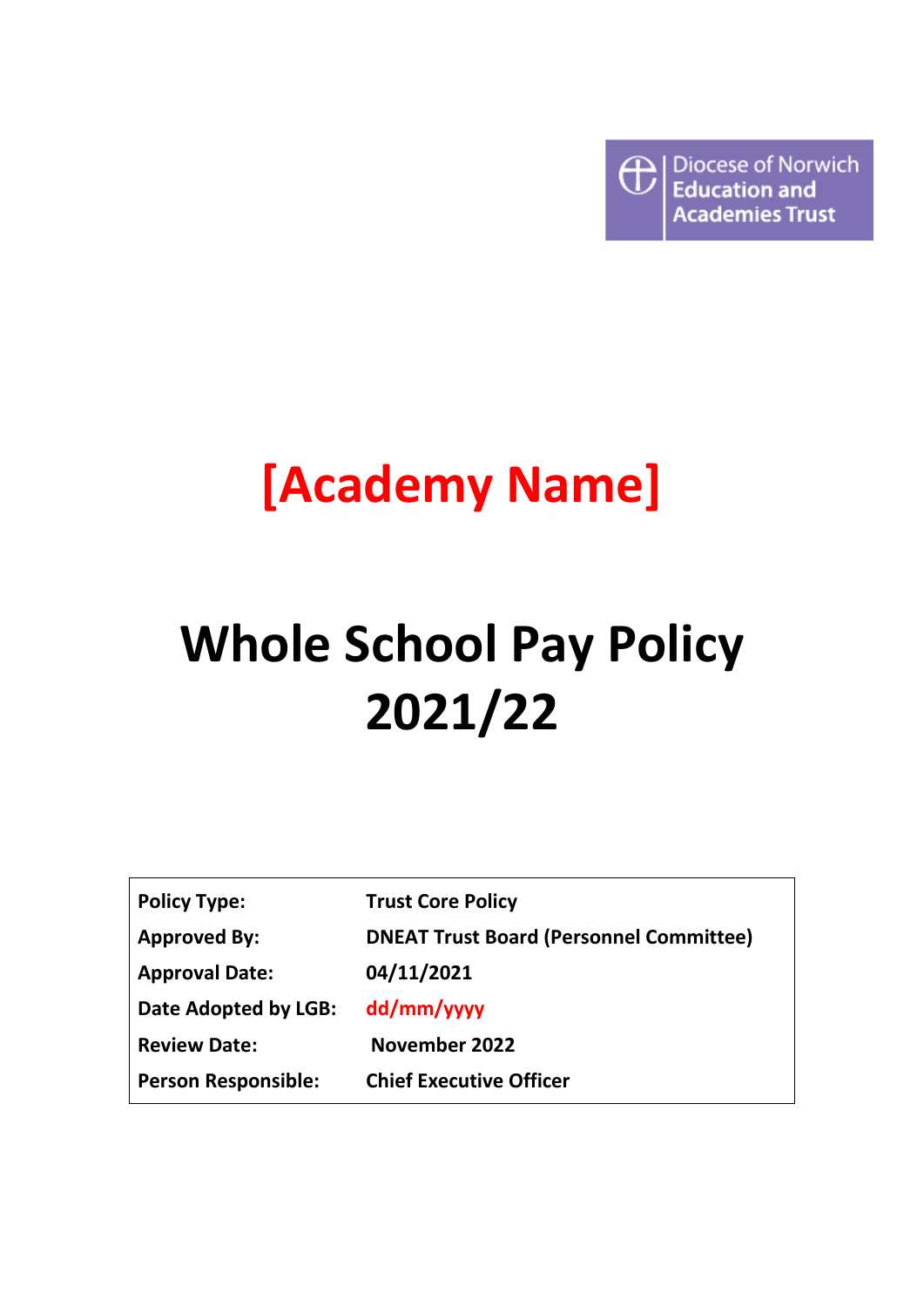## **Summary of Changes**

The model policy has been revised to reflect these changes to the statutory guidance as outlined below.

| Page   | <b>Section</b> | Amendment                                                 | Date of    |
|--------|----------------|-----------------------------------------------------------|------------|
| Ref.   |                |                                                           | Change     |
| $26 -$ | <b>ANNEX</b>   | Pay scales updated                                        | Nov        |
|        |                |                                                           | 2019       |
| 26     | <b>ANNEX E</b> | Main pay range and upper pay range for qualified teachers | <b>Nov</b> |
|        |                | updated to reflect increases                              | 2020       |
| 27     | <b>ANNEX E</b> | Leading Practitioner Pay Range and Pay Range for          | Nov        |
|        |                | Unqualified Teachers updated to reflect increases         | 2020       |
| 28     | <b>ANNEX E</b> | TLR Payments updated to reflect increases                 | Nov        |
|        |                |                                                           | 2020       |
| 30/31  | ANNEX G        | Leadership pay ranges updated to reflect increases        | <b>Nov</b> |
|        |                |                                                           | 2020       |
| $26 -$ | <b>ANNEX</b>   | Pay scales updated                                        | <b>Nov</b> |
|        |                |                                                           | 2020       |
| $26 -$ | <b>ANNEX</b>   | Pay scales updated                                        | Nov        |
|        |                |                                                           | 2021       |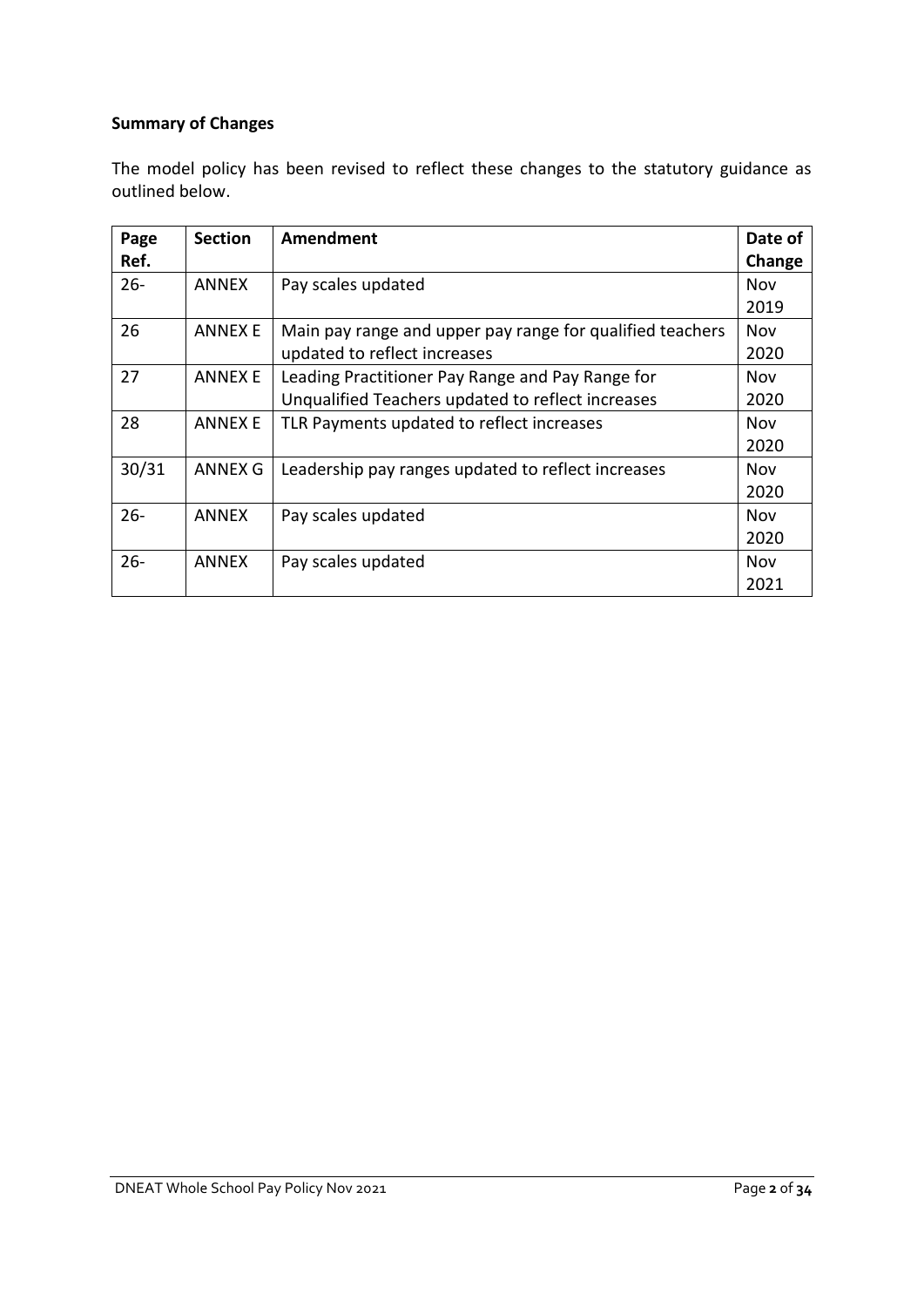| $1_{-}$ |                                                                                                                                                                                    |  |
|---------|------------------------------------------------------------------------------------------------------------------------------------------------------------------------------------|--|
| 2.      |                                                                                                                                                                                    |  |
| 3.      | EXERCISE OF DISCRETION UNDER THE STPC DOCUMENT 10                                                                                                                                  |  |
| 4.      |                                                                                                                                                                                    |  |
| 5.      |                                                                                                                                                                                    |  |
| 6.      | ANNUAL ASSESSMENT OF THE SALARY OF TEACHERS  15                                                                                                                                    |  |
| 7.      | DETERMINATION OF LEADERSHIP GROUP SALARIES 16                                                                                                                                      |  |
| 8.      |                                                                                                                                                                                    |  |
| 9.      |                                                                                                                                                                                    |  |
| 10.     |                                                                                                                                                                                    |  |
| 11.     |                                                                                                                                                                                    |  |
| 12.     |                                                                                                                                                                                    |  |
| 13.     |                                                                                                                                                                                    |  |
|         | ANNEX A - PROCEDURE FOR A REVIEW OF A SALARY DETERMINATION OR<br>A PERFORMANCE MANAGEMENT DECISION BY THE REVIEW<br>COMMITTEE (PERSONNEL COMMITTEE FOR HEADTEACHER / PRINCIPAL) OF |  |
|         | ANNEX B - PROCEDURE FOR AN APPEAL AGAINST A SALARY OR<br>PERFORMANCE MANAGEMENT DECISION OF THE REVIEW COMMITTEE<br>(PERSONNEL COMMITTEE FOR HEADTEACHER / PRINCIPAL) TO THE       |  |
|         | ANNEX C- ACCESS TO THE TEACHERS' UPPER PAY RANGE 26                                                                                                                                |  |
|         | ANNEX D - TEACHERS: RECRUITMENT AND RETENTION ALLOWANCES OR                                                                                                                        |  |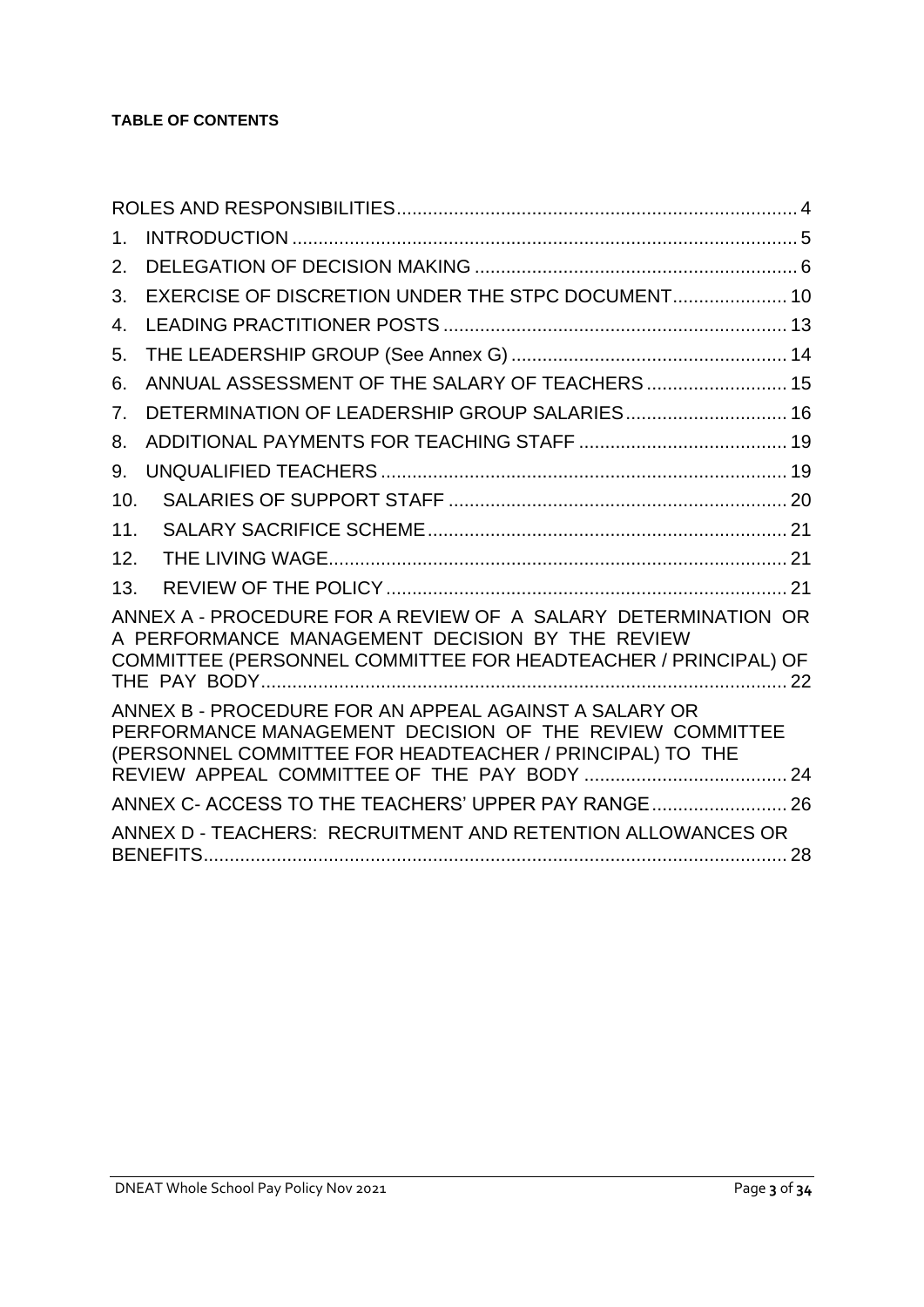## <span id="page-3-0"></span>**ROLES AND RESPONSIBILITIES**

The Diocese of Norwich Education and Academies Trust is accountable for all policies across its Academies. These policies, whether relating to an individual academy or the whole Trust will be written and implemented in line with our ethos and values as articulated in our prospectus. We are committed to the provision of high-quality education in the context of the Christian values of service, thankfulness and humility where individuals are valued, aspirations are high, hope is nurtured, and talents released.

A Scheme of Delegation for each academy sets out the responsibilities of the Local Governing Body and Principal / Head Teacher. The Principal / Head Teacher of each academy is responsible for the implementation of all policies of the Academy Trust.

All employees of the Academy Trust are subject to the Trust's policies.

## **Definitions:**

- Head teacher also means Principal,
- School also means academy or academies,
- Pay Body means the Diocese of Norwich Education and Academies Trust (the 'Trust')
- Local Governing Body (LGB) means the body of local governors established by the Trust at each academy in accordance with its Articles of Association and Scheme of **Delegation**
- STPCD School Teachers' Pay and Conditions Document
- Review Committee made up of members of the Local Governing Body to make decisions arising out of this policy and /or appraisal policy in relation to all academy staff except the Headteacher / Principal
- Headteacher / Principal Review Committee a Trust-led committee to make recommendations to the Personnel Committee arising out of this policy and / or the appraisal policy in relation to the Headteacher / Principal
- Trust Personnel Committee to make decisions arising out of this policy and / or the appraisal policy in relation to the Headteacher / Principal
- Review Appeal Committee the relevant appeal committee comprised of governors or Trustees not previously involved in the Review / Personnel Committee.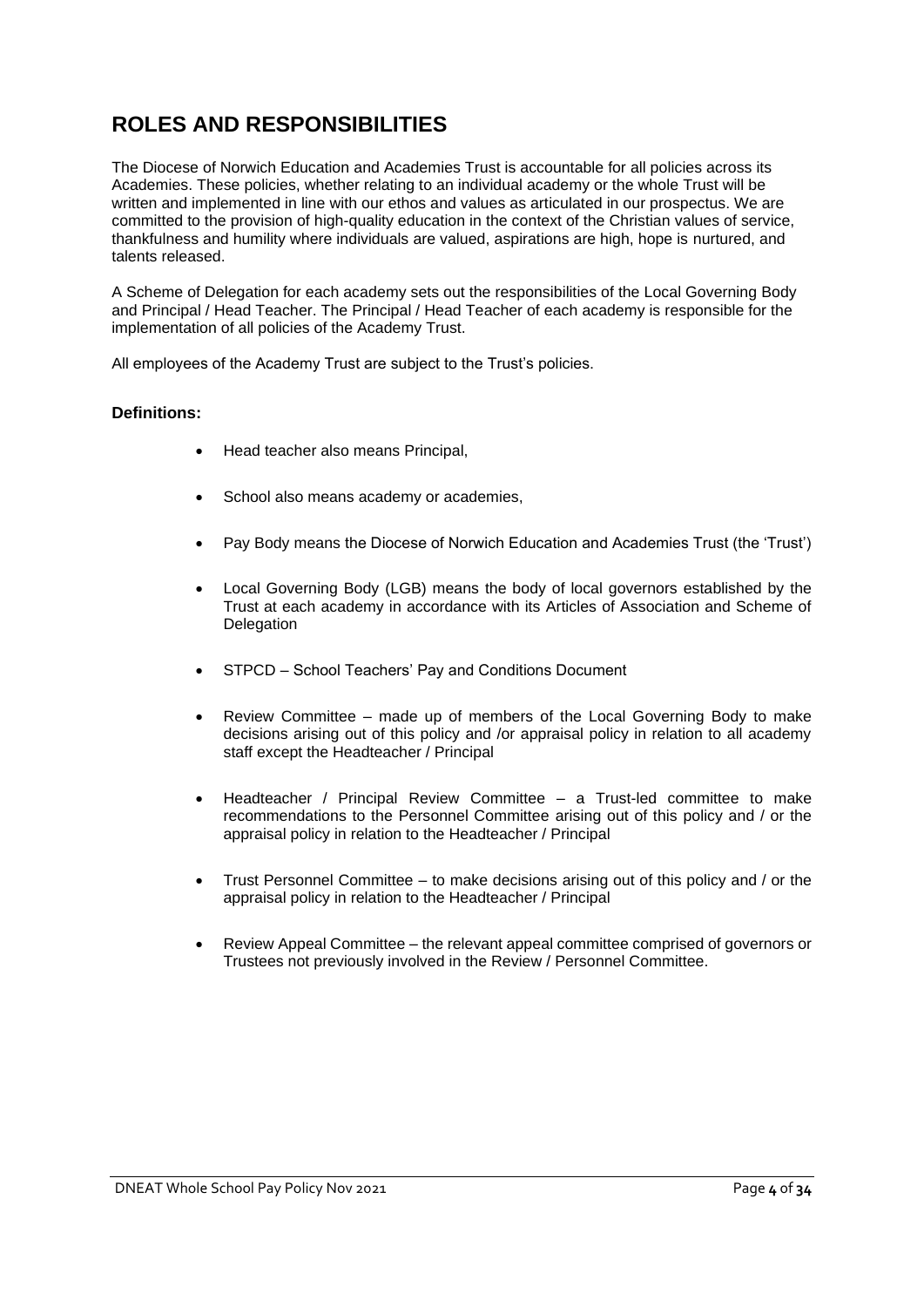## <span id="page-4-0"></span>**1. INTRODUCTION**

## 1.1 September 2021 Pay Award

The minimum and maximum of the pay ranges and allowances for the September 2020 pay award are set out in the STPC Document 2021.

- 1.2 Revised pay progression arrangements for the Leadership under this policy come into force with effect from appraisal objectives set in the autumn term 2021. September 2014 was the first time that annual pay increments on the Main Pay Range were to be awarded to teachers without reference to the length of their service. Decisions about teachers' pay progression must be linked to the performance and appraisal policy.
- 1.3 The Pay Body (the Trust) will operate a Whole School Pay Policy as the 'relevant body', as defined in the STPC Document 2021, and for the pay arrangements agreed for all the support staff which will:
	- Grade posts appropriately within the conditions of employment identified in the current STPC Document and the conditions of service for support staff employed by the Pay Body.
	- Consider pay relativities between posts within the teachers of the Pay Body and support staff of the Pay Body.
	- Ensure that the annual appraisal of all teachers, including part time teachers, unqualified teachers, members of the leadership group, and the annual performance review of the Headteacher's salary, is fairly and properly conducted as soon as possible and by 31<sup>st</sup> October each year, at the latest; 31<sup>st</sup> December each year for the Headteacher.
	- Where a pay determination leads or may lead to the start of a period of safeguarding, the Pay Body will give the required written statement of notification as soon as possible and no later than one month after the date of the determination.
	- Ensure that discretion available under the STPC Document is exercised in a fair and equitable manner for determining the starting salary for all new teachers, for special education needs allowances, for Teaching and Learning Responsibilities payments, and for determining the salary ranges for Leading Practitioners and members of the Leadership Group, including the Headteacher.
	- Give recognition to assigned increased responsibility for Teaching and Learning Responsibilities, whether for a permanent post, temporary projects or acting post basis.
	- Ensure that an approved evaluation process is used to determine the appropriate salary range for members of the support staff of the Pay Body.
	- Comply with the salary safeguarding arrangements in the current STPC Document.
- 1.4 This policy statement will be available to the staff of the Pay Body.
- 1.5 The Pay Body is the employer for all staff but through its Scheme of Delegation may choose to delegate decision making to Local Governing Bodies and Headteachers / Principals.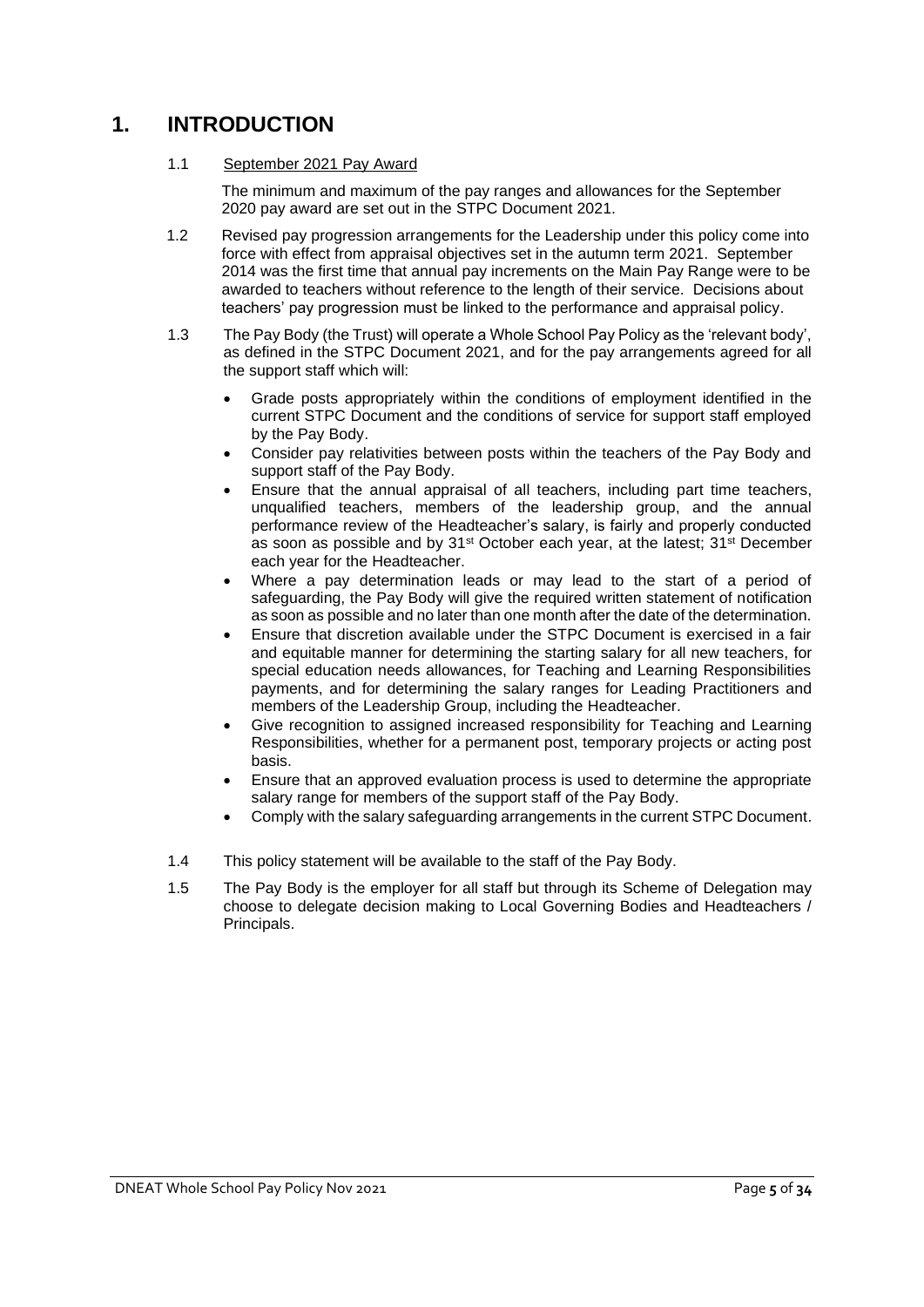## <span id="page-5-0"></span>**2. DELEGATION OF DECISION MAKING**

The Pay Body retains responsibility for recruitment and performance management of all its Headteachers / Principals. In academies deemed to be in 'special measures' this is extended to Deputy Head teachers / Heads of School. The remainder of decision making is delegated as below.

## 2**.**1 **Headteacher**

- 2.1.1 Except where otherwise stated, the Pay Body will delegate the day to day management of the policy to the Headteacher in consultation with the Chair of the Local Governing Body. The Headteacher will report to the Pay Body, via the Local Governing Body, those occasions when the delegated responsibility has been exercised in respect of the discretionary elements of the STPC Document and the pay provisions for support staff.
- 2.1.2 The Headteacher shall make annual recommendations on the salary of all staff to the appropriate committee of the Local Governing Body. This will include sufficient information for the Local Governing Body to assess their position with regard to the gender pay gap reporting requirements and Public Sector Equality Duty.
- 2**.**1.3 The Pay Body requires that the Headteacher has regard to the budget approved by the Trust and the requirements of employment legislation, particularly The Equality Act 2010 (including requirements under the Public Sector Equality Duty and gender pay gap reporting requirements), The [Employment Rights Act 1996,](http://www.hmso.gov.uk/acts/acts1996/1996018.htm) [The Employment Relations Act 1999](http://www.hmso.gov.uk/acts/acts1999/19990026.htm) and [The](http://www.opsi.gov.uk/acts/acts2002/20020022.htm)  [Employment Act 2002,](http://www.opsi.gov.uk/acts/acts2002/20020022.htm) as well as [The Part-time Workers \(Prevention of Less](http://www.dti.gov.uk/er/ptime.htm)  [Favourable Treatment\) Regulations 2000,](http://www.dti.gov.uk/er/ptime.htm) The ACAS Code of Practice (section 199 of the Trade Union and Labour Relations (Consolidation) Act 1992, and The [Fixed Term Employees \(Prevention of Less Favourable](http://www.legislation.hmso.gov.uk/si/si2002/20022034.htm)  [Treatment\) Regulations 2002.](http://www.legislation.hmso.gov.uk/si/si2002/20022034.htm)

The Pay Body expects the Headteacher to seek advice where appropriate from persons engaged by the Pay Body to provide such advice.

## 2.2 **An appropriate committee structure**

- 2.2.1 The Pay Body will delegate to a committee of local governors, hereafter referred to as the **"Review Committee"**, decisions arising out of this policy and/or the appraisal policy (except in relation to the Headteacher / Principal). The number of governors on the committee shall normally be 3. No member of the review appeals committee, referred to below, will be a member of the Review Committee. No governor who is employed by the Pay Body may be a member of the Review Committee or the review appeals committee.
- 2.2.2 The Pay Body will delegate to a committee of local governors, hereafter referred to as the **'Review Appeal Committee'**, any appeals by individual members of staff against decisions of the Review Committee in 2.2.1 arising out of this policy or the appraisal policy (except in relation to the Headteacher / Principal). The number of governors on the committee shall normally be 3. Any appeal will be dealt with before a final decision is reported to the Pay Body.
- 2.2.3 Where this policy relates to a Headteacher / Principal then the Trust's Personnel Committee is the 'Review Committee' and any 'Review Appeals Committee' would be formed on the principles of 2.2.1 above from Trustees.
- 2.3.4 Meetings of the Review Committee and the Review Appeal Committee will be convened by the Clerk to the Pay Body. Such meetings will normally be arranged within 20 working days of the date the employee requests the meeting, and 5 working days' notice of the date and time of the meeting will be given.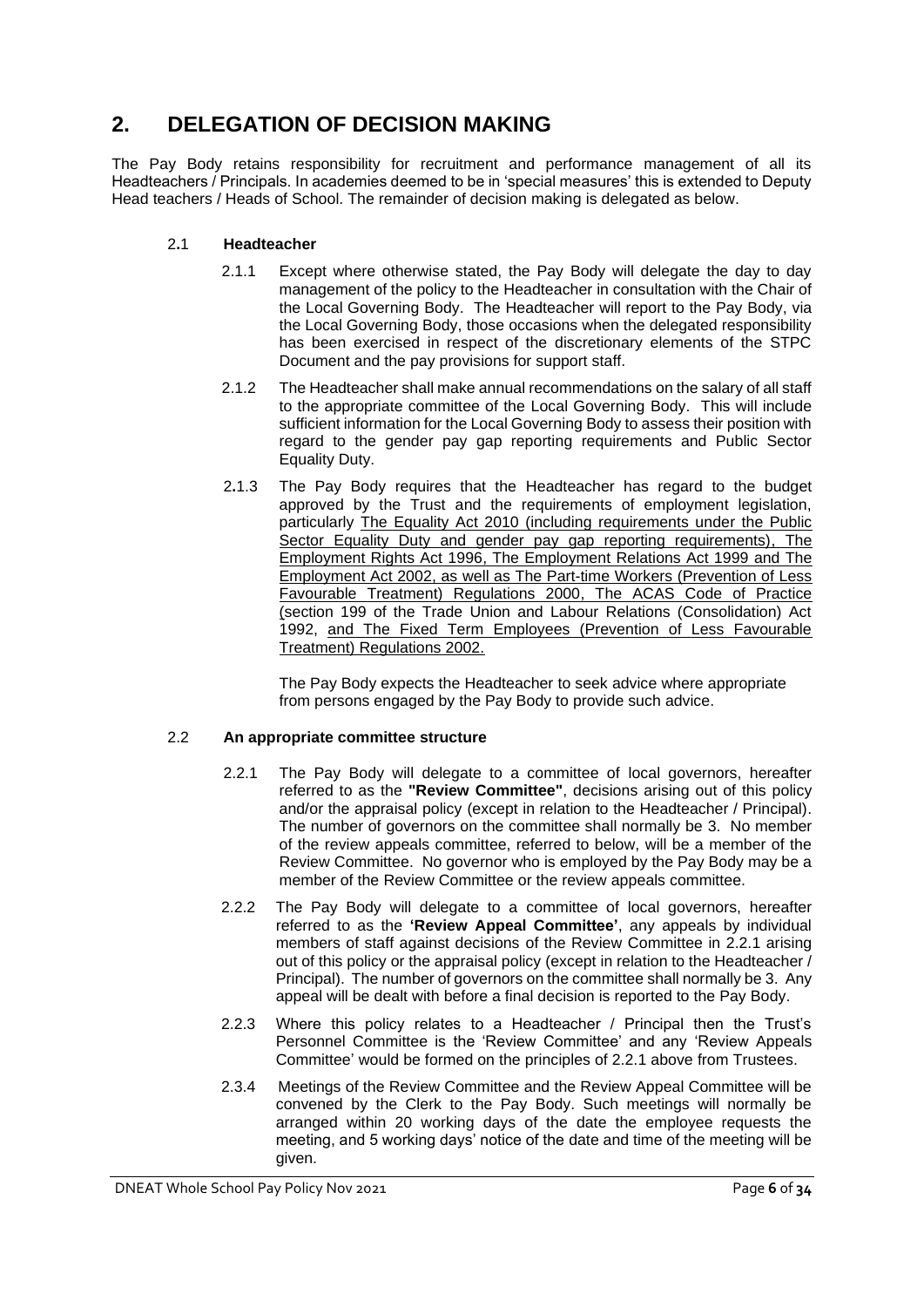Those entitled to attend meetings of these Committees are outlined in Annex A and B.

#### 2.3 **Review of recommendations to, or decisions of, the Review Committee**

- 2.3.1 Prior to making a salary recommendation to the Review Committee regarding the salary outcome following the Performance Management Review, the Head teacher (or Chair of the Headteacher / Principal Review Committee in the case of the Head teacher) will inform the Employee of the recommendation they intend to make to the Review Committee, and the date the Review Committee will be considering the recommendation.
- 2.3.2 While there is no right of appeal to the Headteacher's recommendation, if the Employee does not agree with the recommendation to be made, then they may provide a written statement to the Clerk of the Local Governing Body (or Trust Personnel Committee in the case of the Headteacher) which will be provided to the Review Committee when they consider the recommendation.

The statement provided by the Employee must indicate the reason(s) why they disagree with the recommendation, and must fall within one or more of the following:

That the recommendation:

- ➢ incorrectly applied any provision of the appropriate salary and/or appraisal policy;
- $\triangleright$  in the case of a teacher, failed to have proper regard for statutory/contractual guidance of the STPC Document;
- ➢ failed to take proper account of relevant evidence;
- ➢ took account of irrelevant or inaccurate evidence;
- ➢ was biased; or
- $\triangleright$  otherwise unlawfully discriminated against the employee.

The Employee will have a minimum of 5 working days' notice between the date they are informed of the recommendation and the date of the meeting of the Review Committee to provide this written statement. The Clerk of the LGB will provide the Head teacher (or Chair of the Personnel Committee in the case of the Head teacher) with a copy of the written statement submitted by the Employee prior to the meeting of the Review Committee.

2.3.3 The Employee will be notified in writing of the decision made by the Review Committee and their right to appeal the decision to the Review Appeal **Committee.** 

If the Review Committee agrees with the recommendation of the Head teacher (or the Headteacher / Principal's Review Committee in the case of the Headteacher) the Employee has the right of appeal against the decision under paragraph 2.4 below.

If the Review Committee disagrees with the recommendation of the Head teacher (or the Headteacher / Principal's Review Committee in the case of the Headteacher) the Employee may, within 5 working days of being informed of the decision, make a request to the Clerk of the LGB (or Personnel Committee in the case of a Headteacher) to attend a meeting with the Review Committee. The Clerk will arrange, normally within 20 working days of the receipt of the written notice, giving at least 5 working days' notice, a meeting of the Review Committee.

The employee may be accompanied at that meeting by a workplace colleague or representative of his/her trade union and the Review Committee may also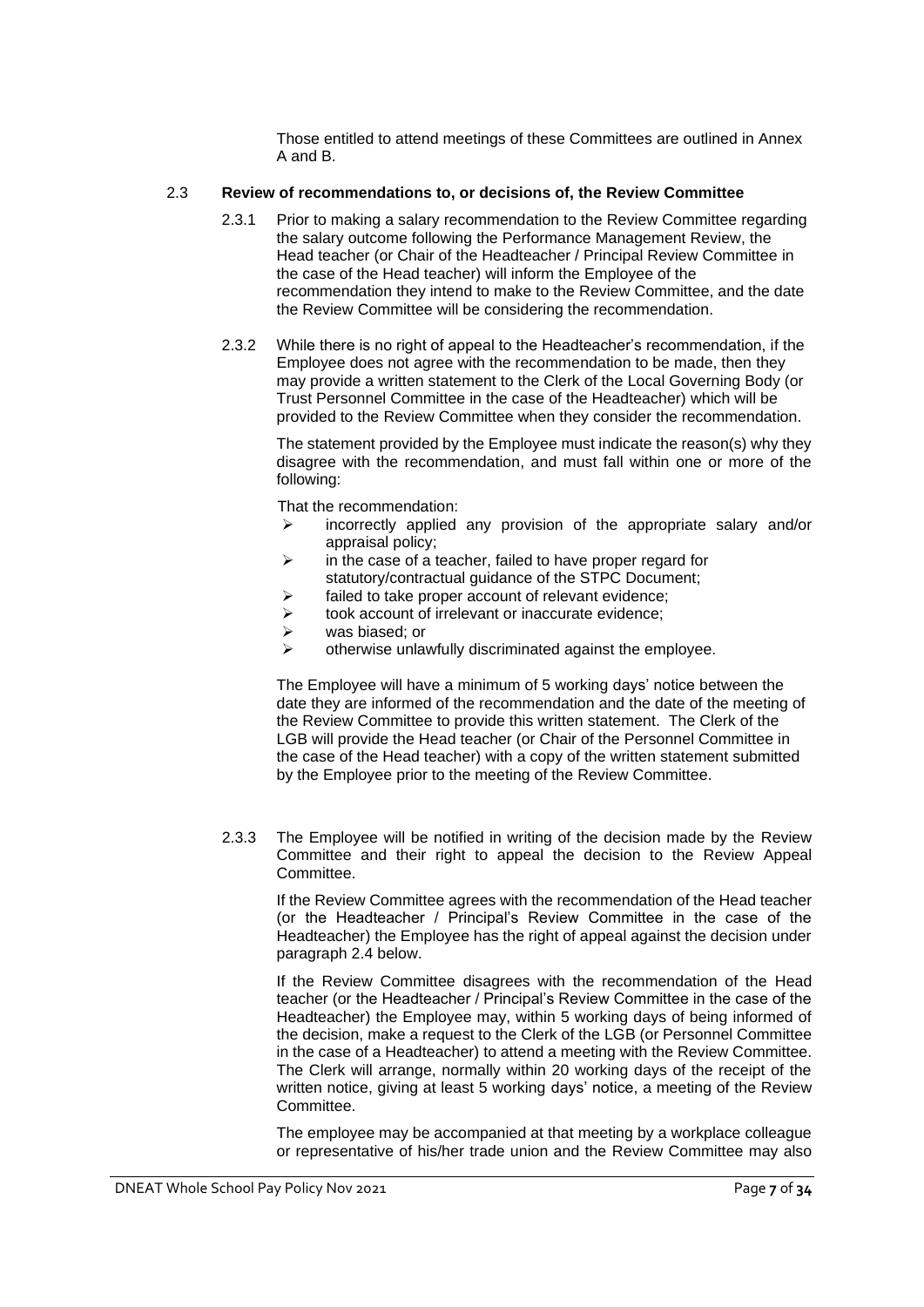have an adviser present to advise them. The Review Committee may also ask the Head teacher (or Chair of the Head teacher / Principal's Review Committee) to be present and to comment on the reasons for the application for the review. The decision of the Review Committee will be provided to the employee in writing as soon after the review as possible. The employee will be advised that s/he has the right of appeal against the decision of the Review Committee to the Review Appeal Committee (paragraph 2.4 below).

2.3.4 The procedure to be followed for the review hearing is attached at Annex A of this policy.

#### 2.4 **Appeals against Salary or Appraisal Decisions**

If the employee decides to appeal against the decision of the Review Committee as defined in 2.3.3 above then the employee shall, within 5 days of receipt of the determination, notify the Clerk of the LGB (or Personnel Committee in the case of a Headteacher) in writing of the appeal and the reasons for it, which will be for one or more reasons outlined in paragraph 2.3.2 above. The Clerk will arrange, normally within 20 working days of the receipt of the written notice of appeal, giving at least 5 working days' notice, a meeting of the Review Appeal Committee of the Pay Body. The employee will be entitled to attend. The decision of the Review Appeal Committee delegated to deal with appeals shall be final*.* Once any appeal has been resolved the final decisions regarding the assessment of salaries or performance management of staff shall be reported to the Pay Body.

2.4.1 The procedure to be followed for the appeal is attached at Annex B of this policy

## 2.5 **Threshold Application**

2.5.1 Any qualified teacher who has made substantial progress towards the maximum of the main classroom teachers' range may apply to (*insert the manager to whom the application should be made) to be paid on the Upper Pay* Range.

An application must be made by 31<sup>st</sup> October.

A successful applicant will progress to a point on the Upper Pay Range determined by the Headteacher from 1<sup>st</sup> September of that academic year. See ANNEX C.

A successful applicant will have demonstrated through the appraisal process:

- that as a teacher s/he is highly competent in all elements of the relevant standards; and
- that his/her achievements and contributions are substantial and sustained

(See ANNEX C for the Pay Body's definition of "highly competent" and "substantial and sustained".)

2.5.2 The Headteacher / Principal shall inform the teacher of the recommendation of the outcome of the threshold application to be made to the Review Committee as soon as possible after the closing date has passed. Any comment/response from the teacher shall be reported to the Review Committee. Once the Review Committee has made its decision the teacher shall be given a salary assessment form indicating his/her salary position following the outcome of the application. The Headteacher / Principal shall provide oral feedback on the relevant criteria indicated, or in the case of unsuccessful application, in writing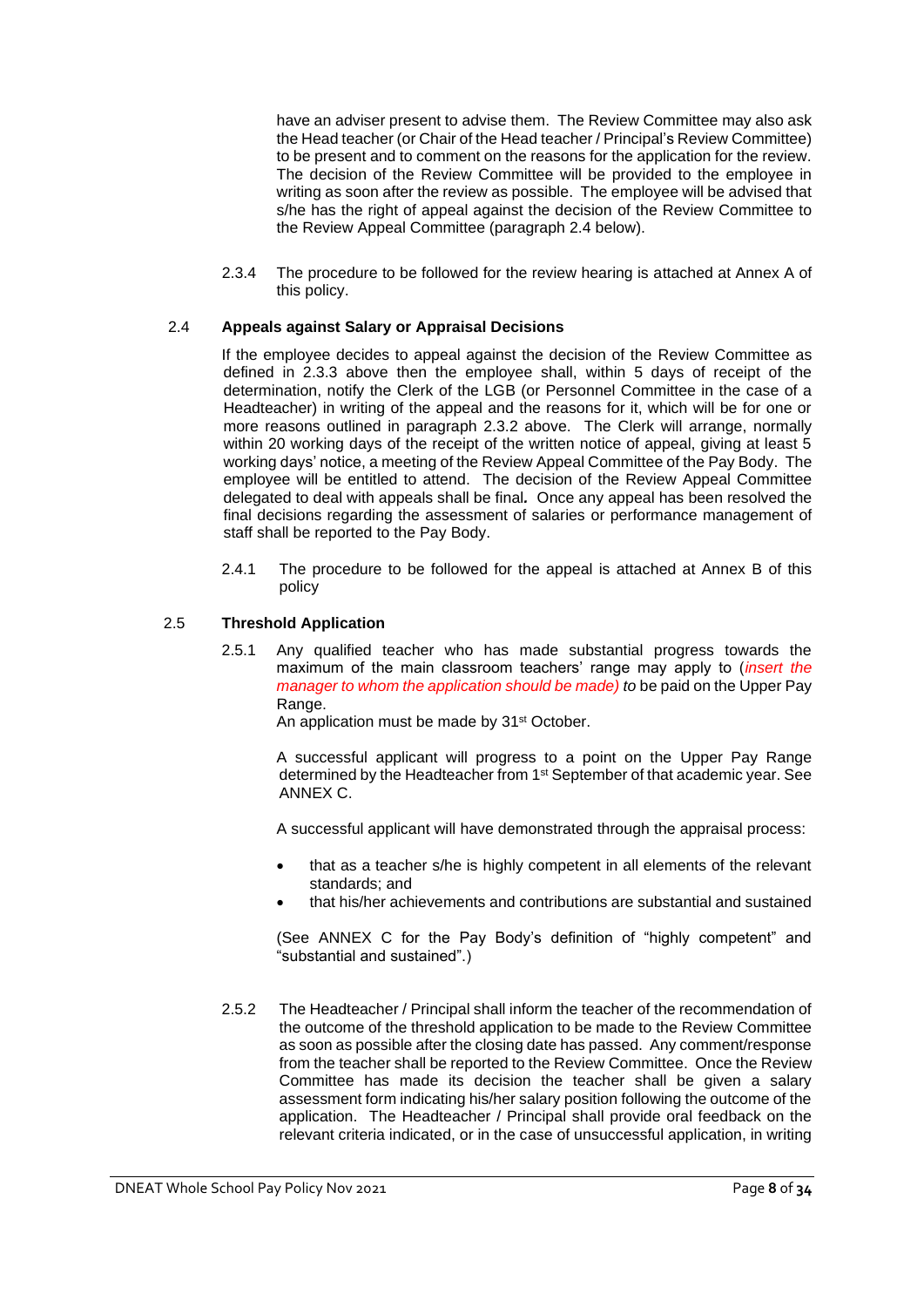on the original application form. Feedback shall also include advice on aspects of performance that would benefit from further development.

2.5.3 Any decision regarding successful placement on the Upper Pay Range will only apply to posts under the employment of the Pay Body.

## **2.5.4 Reviews and Appeals against appraisal or pay decisions**

- 2.5.5 An employee may make a formal request for a review of the appraisal or pay decision by the Headteacher / Principal by submitting a request in writing together with reasons for a review for a reason identified in clause 2.3.2 of this policy. The Headteacher /Principal will make arrangements, normally within 10 working dates of the written application for a review, to meet with the employee who may be accompanied by a workplace colleague or representative of his/her trade union. The outcome of the review shall be provided in writing together with notification of the right of appeal.
- 2.5.6 If the employee decides to exercise his/her right to have the appraisal or pay determination reviewed or to appeal against the determination it shall be in accordance with clause 2.4 of this policy and the reasons for review in 2.3.2 of this policy.

## 2.6 **Statement of Salary**

2.6.1 Salary assessment forms will be issued to confirm salary determinations.

## 2.7 **The Chair of the Local Governing Body**

2.7.1 The Chair of the LGB will be available to the Headteacher / Principal for consultation on those matters of this policy delegated to the Headteacher / Principal. In this instance the Chair of LGB may not be a member of Review Committee or Review Appeal Committee.

#### 2.8 **The Appraisal Review Process for the Headteacher / Principal's Performance Review**

- 2.8.1 The Pay Body will delegate a Trust lead officer to work with 2 or 3 governors none of whom shall be employees of the Pay Body, to carry out the appraisal review for the Headteacher / Principal as set out in this policy and the appraisal policy. The agreed performance objectives and indicators/measures will be referred for approval to a meeting of the Personnel Committee.
- 2.8.2 It is the stated wish of the Pay Body that the delegated governors should be appropriately trained.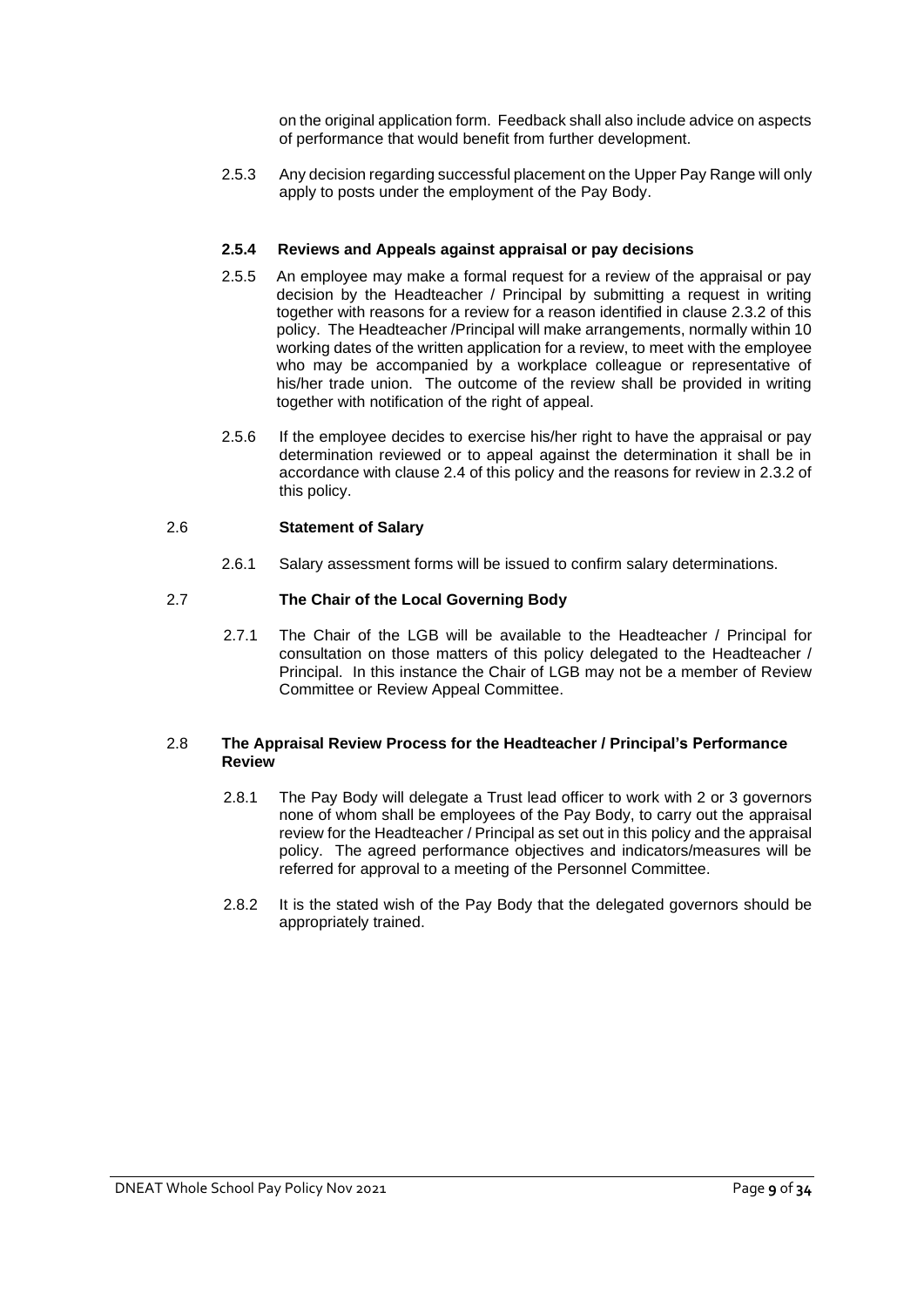## <span id="page-9-0"></span>**3. EXERCISE OF DISCRETION UNDER THE STPC DOCUMENT**

## 3.1 **Starting salary of new classroom teacher appointments.**

3.1.1 When advertising a teaching post, the Pay Body or delegated committee will identify the range of salaries the Pay Body is prepared to pay subject to qualifications and experience. The Pay Body will not normally agree to match the salary on which the applicant is/was paid in his/her last school without first considering the merits of the application and its relationship to the salary of teachers employed by the Pay Body.

Where the Headteacher / Principal or selection panel regards a teacher has relevant teaching experience, or non-teaching experience which is directly relevant to the post being offered then an appropriate salary will be offered within the advertised range.

3.1.2 The Headteacher /Principal will provide a statement for the appropriate committee of the Pay Body of the reasons for which the salary has been awarded together with the position on the appropriate range in the Pay Body's salary structure.

## 3.2 **Calculation of Part Time Teachers' salaries**

- 3.2.1 The Pay Body will ensure that all part time teachers employed by the Pay Body will have their salaries calculated in accordance with the STPC Document and the "pro rata principle" except where a part time teacher is awarded a TLR3.
- 3.2.2 The Pay Body will ensure that the total amount of time for which a part time teacher may be directed by the Head teacher / Principal is calculated in accordance with the STPC Document and the "pro rata principle".
- 3.2.3 All part time teachers will be advised of the way in which their salary and directed time are calculated.

## 3.3 **Recruitment/Retention Incentives**

- 3.3.1 The Pay Body may have a policy with regard to any payment of recruitment/retention incentives or benefits in accordance with paragraph 27 of the STPC Document.
- 3.3.2 The policy adopted by the Pay Body will be made known to staff and set out as Annex D to this policy.

## 3.4 **Staffing Structure**

- 3.4.1 The Head teacher / Principal will annually recommend via the LGB to the Pay Body a staffing structure for the school that:
	- $\triangleright$  takes account of any financial limits determined by the Pay Body or its delegated committee;
	- $\triangleright$  identifies the posts to which allowances will be allocated for permanent Teaching and Learning Responsibilities (TLR) in accordance with the requirements of the STPC Document;
	- $\triangleright$  Will determine the value of any TLR post that is to be paid for a short-term period. A statement identifying a payment within the range for TLR3, the length of time for which it will be paid, and the reason for the short-term payment will be provided to the appropriate committee of the Pay Body. A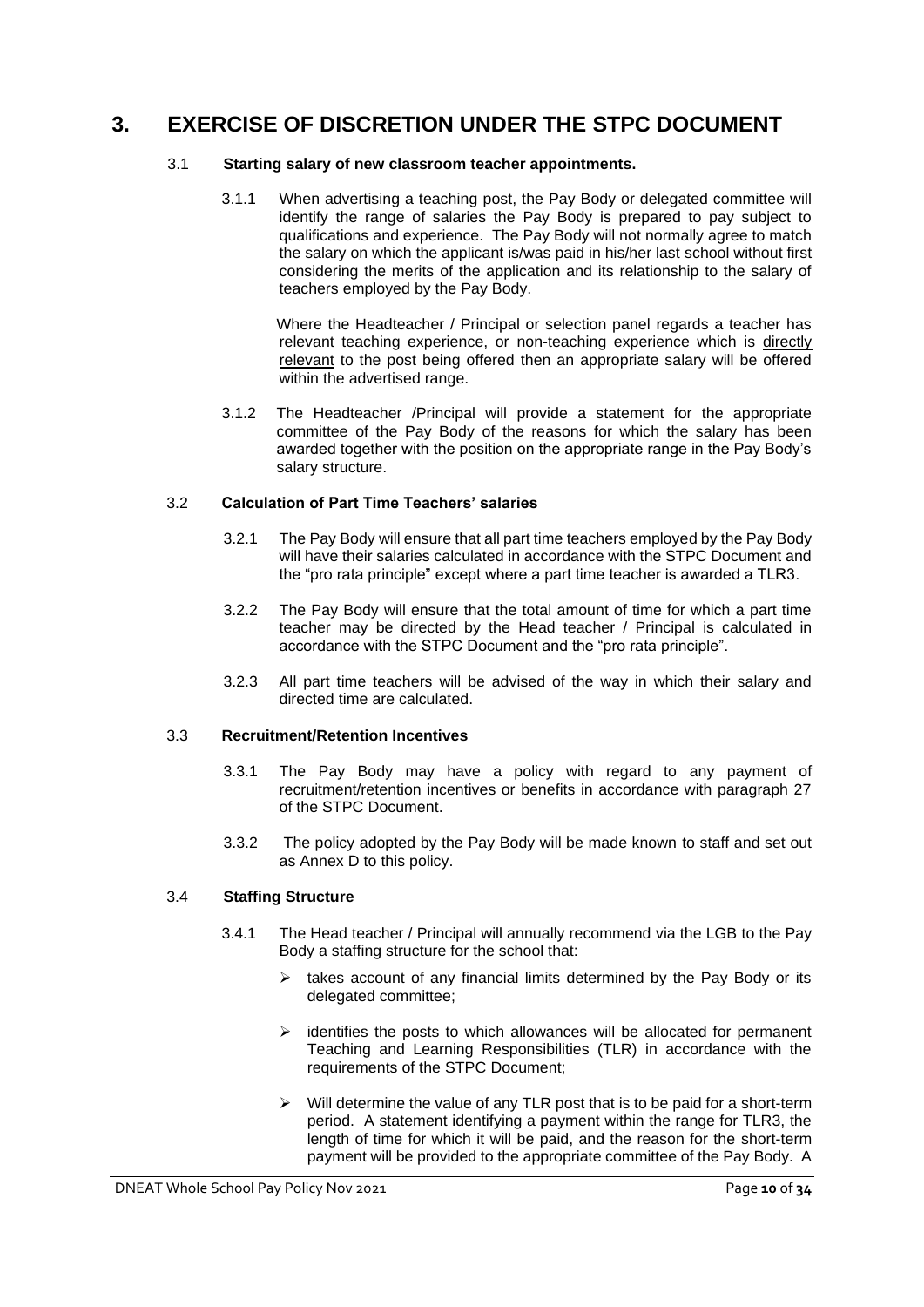TLR3 paid to a part time teacher will be paid in full without reference to the "pro rata principle".

- ➢ Identifies the level of allowance to be allocated to each permanent TLR post between the minimum and maximum limits set out for each TLR in the STPC Document, and the different levels that may be paid within each TLR in the attached staffing structure in accordance with the STPC Document;
- ➢ Identifies the level of salary to be allocated to any Leading Practitioner posts together with the salary ranges to be assigned to each post;
- ➢ Identifies posts to be paid on the Leadership Group pay range together with the salary ranges assigned to each post;
- ➢ Identifies any post to which a salary from the Special Educational Needs range of salaries will be allocated together with the level of each allowance to be paid;
- $\triangleright$  Identifies the staffing structure for support staff posts together with the evaluated salary range assigned to each post.

The staffing structure and pay ranges approved by the Pay Body shall be published with this pay policy.

3.4.2 In the event that the recommendation contains changes in the staffing structure the recognised trade unions will be informed and consulted before the final salary structure is published.

#### **3.5 Special Educational Needs**

- 3.5.1 The Pay Body will award an allowance to any teacher who satisfies the requirement of the STPC Document, paragraph 21.
- 3.5.2 The post and allowance(s) will be identified in the staffing structure and will be spot salaries selected from the SEN range. The value of allowances should be based on whether any mandatory qualifications are required, other qualifications and expertise relevant for the post and the relative demands of the post.

## 3.6 **Awards for performance progression to teachers paid on the main pay range, the Upper Pay Range or unqualified teachers' pay range**

*(Pay progression will be linked to assessment of performance only as assessed under the appraisal policy).*

- 3.6.1 At the time of the annual assessment of teachers' salaries referred to in paragraph 6 of this policy, the Review Committee will consider written recommendations from the Head teacher / Principal that a teacher be paid a higher salary on the classroom teachers' main pay range determined by the Pay Body, or the Upper Pay Range, depending on which range the teacher is currently paid. The Head teacher / Principal will also provide written reasons why any teacher should not progress on either range. (Please note comments under section 2.1.2).
- 3.6.2 Any recommendations for progression to a higher salary made by the Head teacher / Principal shall be in respect of the teacher's performance during the previous year measured against his/her performance review under the Pay Body's Appraisal policy, with particular reference to the achievement of objectives identified in Annex E and their individual performance management objectives set at their last review.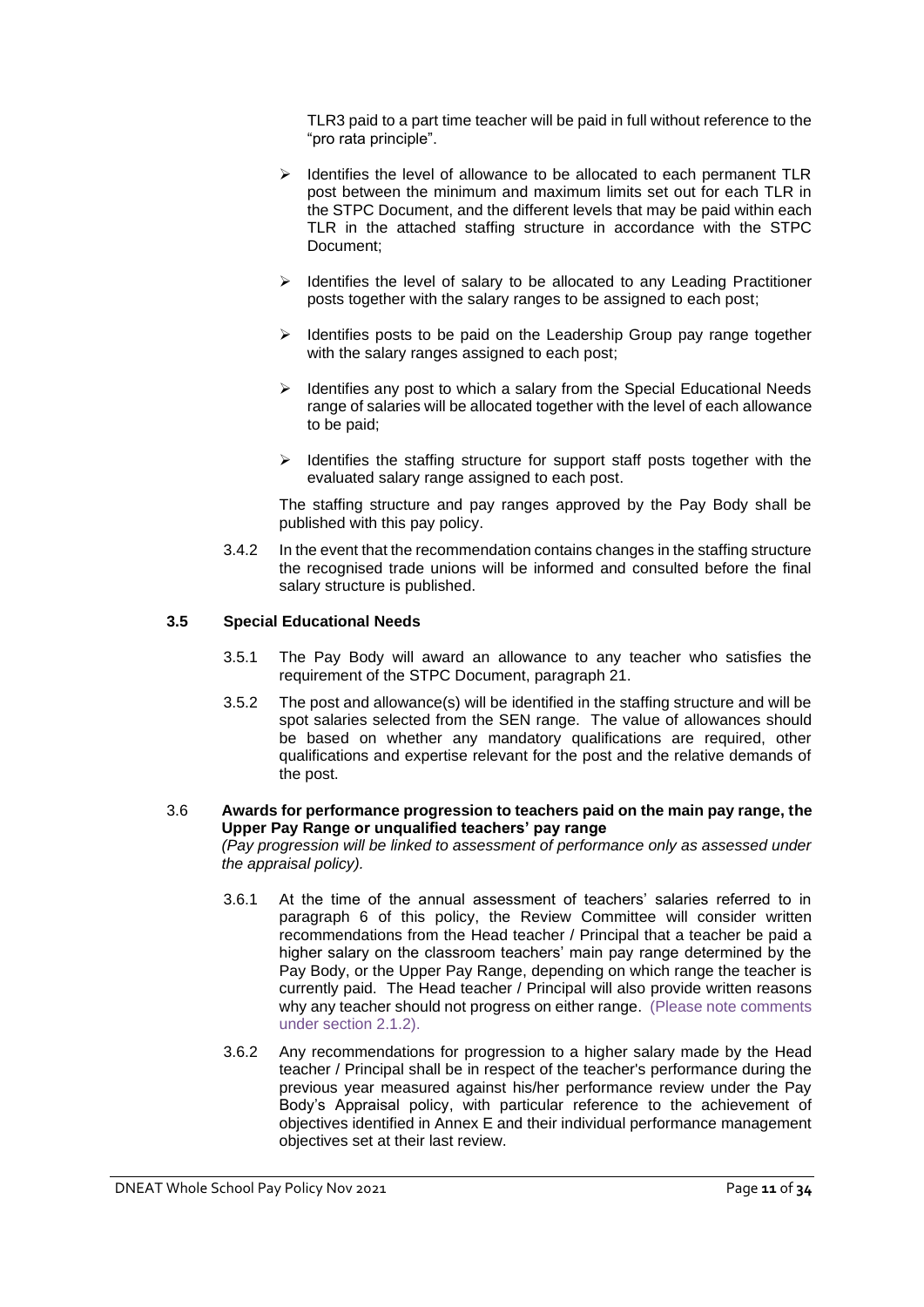- 3.6.4 Recommendations for increases in pay will be differentiated such that the amount of any increase is clearly attributable to the performance of the teacher in question.
- 3.6.5 A teacher on the classroom teachers' main pay range whose performance meets the criteria set out in Annex E could reasonably expect to reach the maximum of the range in about five years. The Head teacher / Principal may recommend that there will be no progression on the range in a given year where the outcome of the appraisal of the teacher does not warrant progression. A newly qualified teacher who achieves the required standards at the end of induction will normally progress to the second point on the main pay range from the following September in accordance with paragraph 2.3.
- 3.6.6 Where a teacher has been absent through long term illness or on maternity leave (or other long-term leave) the Head teacher / Principal will ensure that the requirements of the STPC Document are complied with by ensuring that a performance review has been conducted. In the event that a review cannot be conducted until the teacher returns to school the Head teacher / Principal will conduct a review at such time following the teacher's return to school to enable a proper and reasonable assessment to be made and in the event that the Head teacher / Principal's recommendation is to pay the teacher on a higher salary on the appropriate pay range the award may be back dated to the appropriate date on which the award would normally have been paid.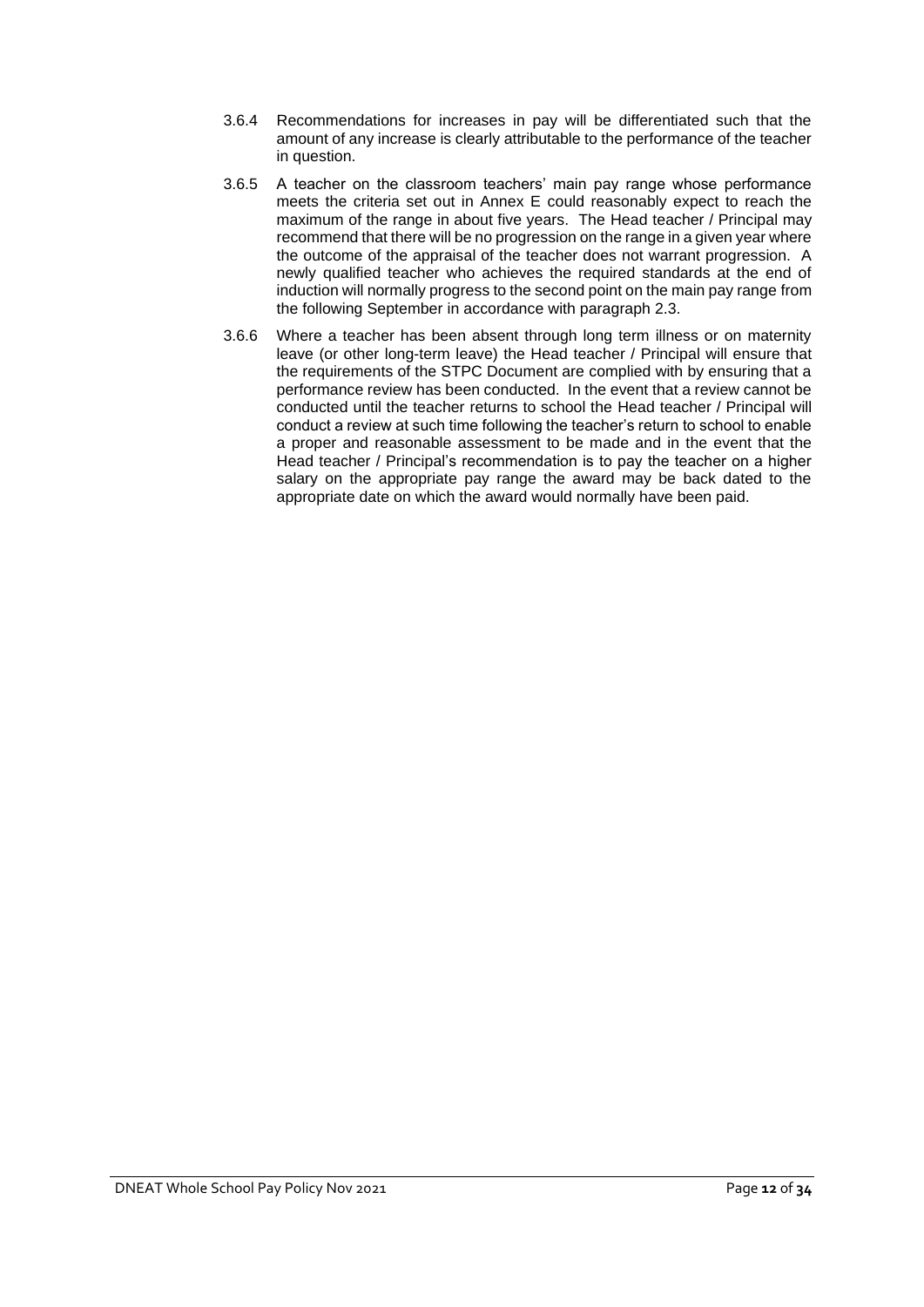## <span id="page-12-0"></span>**4. LEADING PRACTITIONER POSTS**

- 4.1 The LGB may decide to include a Leading Practitioner post or posts in the staffing structure where it receives a recommendation from the Head teacher / Principal to consider such a post. The Leading Practitioner post must comply with the requirements of the STPC Document.
- 4.2 Where a Leading Practitioner is appointed, the LGB shall select an individual post range on the pay range designated for Leading Practitioners. A newly appointed Leading Practitioner shall be appointed to the minimum of the chosen range.
- 4.3 The primary purpose of a Leading Practitioner post is for the modelling and leading improvement of teaching skills. In addition, the Leading Practitioner will take a leading role in developing, implementing and evaluating policies and practice that will contribute to school improvement. Performance objectives will be set with the Leading Practitioner and performance reviewed against those objectives in accordance with the Pay Body's Appraisal policy.
- 4.4 At the time of the annual assessment of teachers' salaries referred to in paragraph 6 of this policy, the Review Committee will consider recommendations from the Head teacher / Principal that any Leading Practitioner be paid a higher salary subject to the maximum of the individual range. The criteria on which such a recommendation will be based is set out in Annex F of this policy.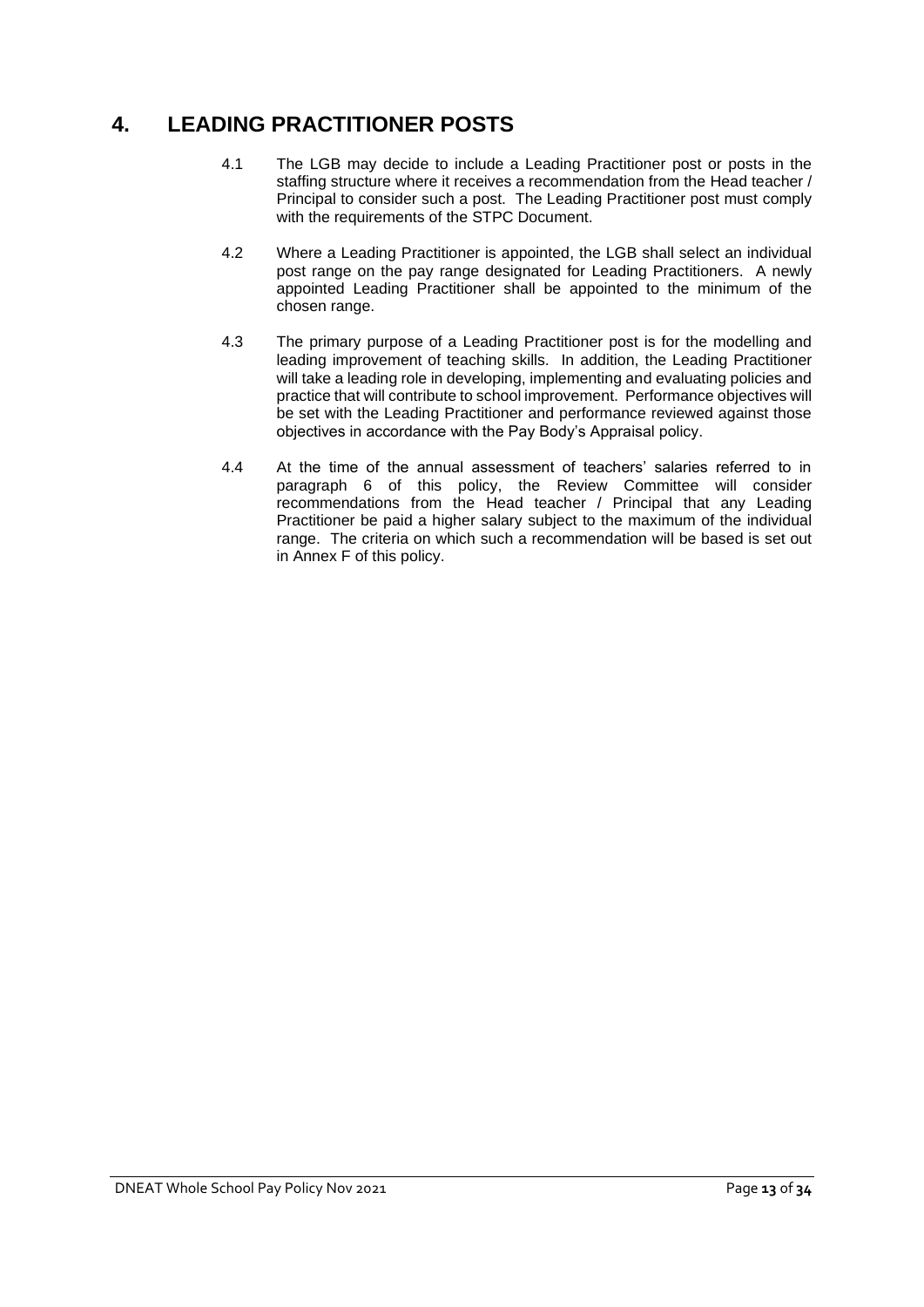## <span id="page-13-0"></span>**5. THE LEADERSHIP GROUP** (See Annex G)

## **5.1 Deputy and Assistant Head teachers**

- 5.1.1 The LGB (or the Pay Body for a 'special measures' academy), following consideration of the relevant criteria set out in the STPC Document, will determine the individual range for a newly appointed Deputy Head teacher or Assistant Head teacher's salary.
- 5.1.2 At the time of appointing a new Deputy Head teacher or Assistant Head teacher the selection panel of the LGB (or Pay Body) making the new appointment shall determine the salary point on the individual range to be paid. The selection panel shall have regard to advice available from persons engaged by the Pay Body.

## **5.2 Awards for performance to Deputy and Assistant Heads**

- 5.2.1 At the time of the annual assessment of teachers' salaries referred to in paragraph 6 of this policy, the Review Committee will consider recommendations from the Head teacher / Principal that any Deputy or Assistant Head teacher be paid additional points subject to the maximum of the individual range. The LGB (or Pay Body) expects that the objectives which were set for a Deputy or Assistant Head teacher under the appraisal policy will have become progressively more challenging as the teacher has gained experience in his/her current role.
- 5.2.2 In exceptional circumstances mid-year discretionary incremental progression for outstanding performance may be awarded. Any award is subject to ratification in line with the Scheme of Delegation for the individual academy. There is no right for review or appeal by the member of staff.
- 5.2.3 Where it considers it has substantial difficulties in retaining the services of a current Deputy or Assistant Head teacher the LGB (or Pay Body) may decide to change the salary range of a Deputy or Assistant Head teacher in accordance with the STPC Document in order to retain his/her services. Only in exceptional circumstances may the Deputy or Assistant Head teacher's range overlap the Head teacher / Principal's pay range. The Deputy or Assistant Head teacher's salary cannot be placed on a new range, except at his/her current point or the minimum point, whichever is the greater, until the September following the determination of a changed range.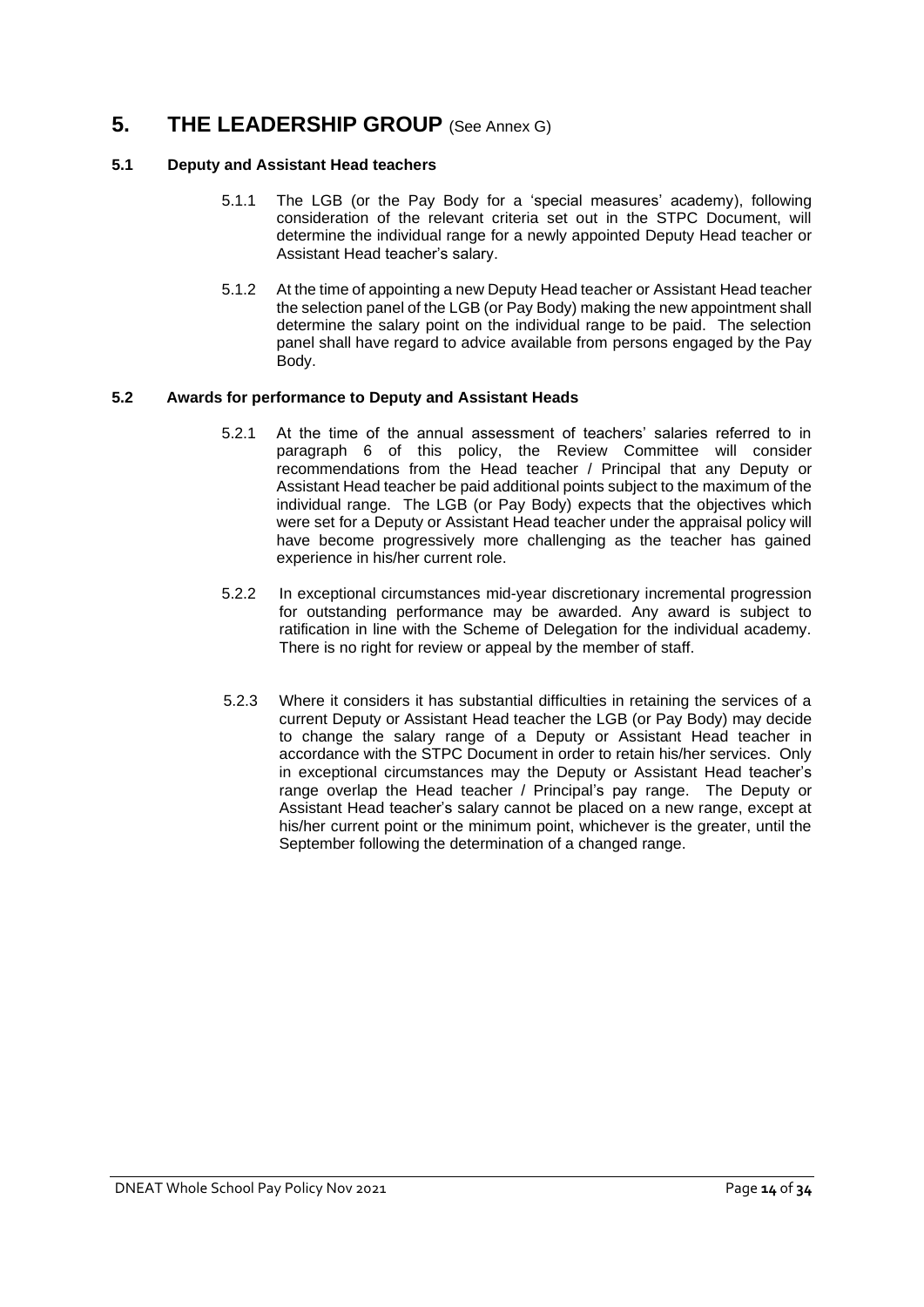## <span id="page-14-0"></span>**6. ANNUAL ASSESSMENT OF THE SALARY OF TEACHERS**

## 6.1 **Annual assessments**

- 6.1.1 On or before 1st September of each year, or as soon as possible thereafter, the Head teacher / Principal will carry out an annual assessment of salary for each teacher, including Deputy and Assistant Head teachers, Leading Practitioners and unqualified teachers employed in the school. Each teacher will be informed of salary to be recommended to the Review Committee for the September of the new academic year including any increased salary, having regard to the annual performance review conducted in accordance with the Pay Body's appraisal policy and this policy. Any written comment from the teacher will be presented to the Review Committee when the recommendation of the Head teacher / Principal is presented.
- 6. 1.2 When the Review Committee has considered the recommendations from the Head teacher / Principal for all teachers employed by the Pay Body and any comment from any individual teacher, its decision will be provided in writing, by 31<sup>st</sup> October at the latest, to each teacher on the appropriate teacher salary assessment form. The salary assessment form will give information on each relevant aspect of the teacher's salary on which the LGB has discretion under this policy. All salary decisions will have been completed by 31st October at the latest to be backdated to the 1<sup>st</sup> September.
- 6.1.3 LGBs are responsible for providing a summary report of the performance management process for teachers and support staff to the Pay Body's Personnel Committee by the end of January. This will enable consistency of implementation of this policy and the Appraisal Policy to be monitored.
- 6.1.4 In exceptional circumstances mid-year discretionary incremental progression for outstanding performance may be awarded. Any award is subject to ratification in line with the Scheme of Delegation for the individual academy. There is no right for review or appeal by the member of staff.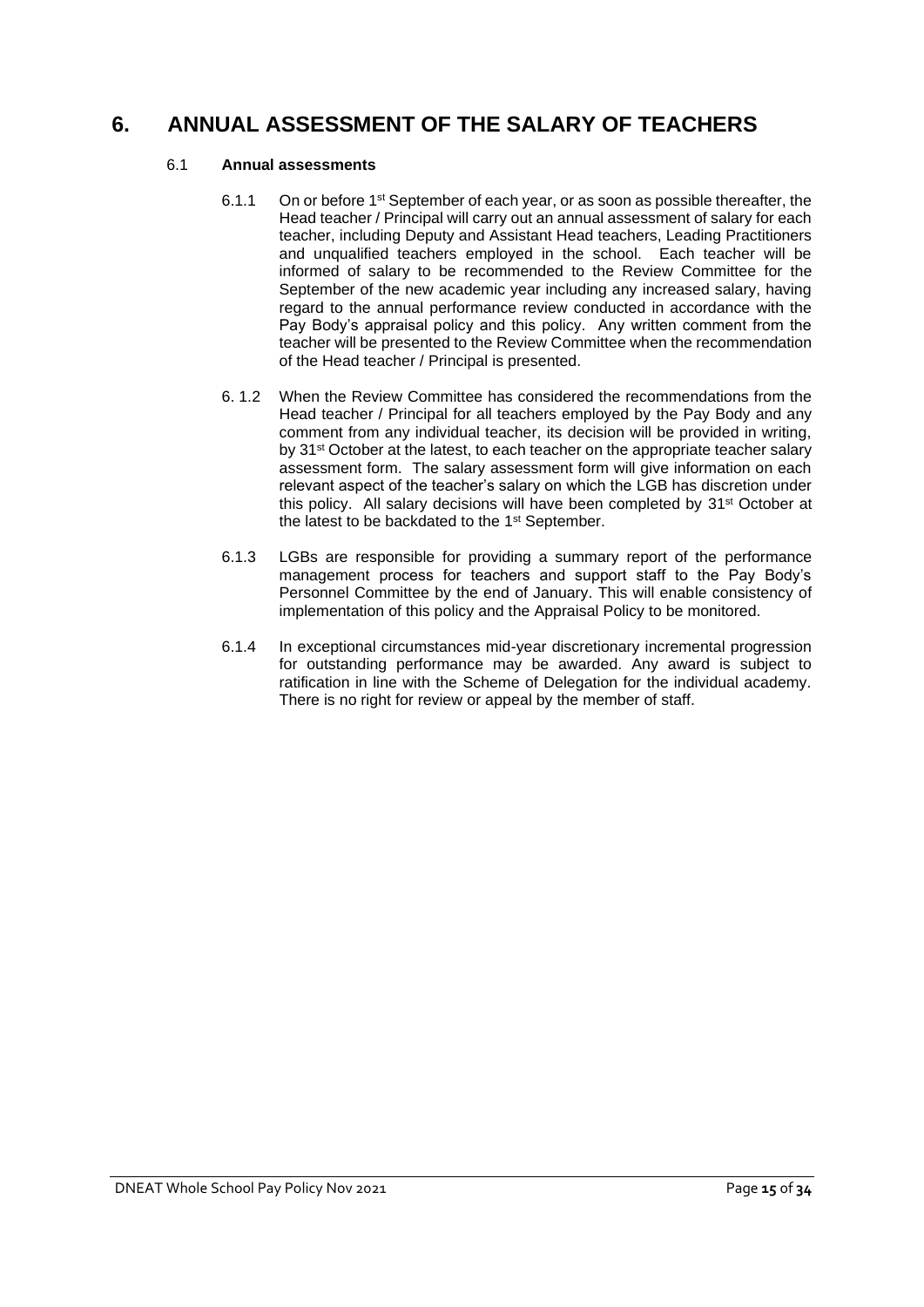## <span id="page-15-0"></span>**7. DETERMINATION OF LEADERSHIP GROUP SALARIES**

#### **7.1 Group of the School; Individual Head Teacher Range (HTR) and salary ranges for other members of the leadership group**

- 7.1.1 For the purposes of determining the group of the school by which the HTR for the Head teacher / Principal is identified, the Pay Body will re-calculate annually the appropriate unit total of the school.
- 7.1.2 The Pay Body will assign the school to the appropriate Head Teacher Group (HTG) whenever a new Head teacher /Principal is to be appointed and on such occasions as the Pay Body sees fit. The Head teacher / Principal may make representations to the Review Committee to consider assigning the school to a new HTG. The school must be assigned to its appropriate group not more than three years after the school was last assigned to a Head teacher group.
- 7.1.3 If the Pay Body sees fit to change the group of the school having re-calculated the unit total of the school in accordance with the STPC Document and the school is entitled to be in an HTG, the Pay Body will identify a HTPR which will ensure that the minimum of the HTPR is not below the minimum of the salary range for the HTG.
- 7.1.4 When a new Head teacher is appointed, when the HTG is changed as in 7.1.3 above, the Pay Body, in accordance with the STPC Document, will redetermine an HTPR on which the Head teacher's salary will be paid, according to the size and circumstances of the school. The HTPR of the school shall be a range of consecutive salary points selected by the Pay Body within the HTG range for the school.
- 7.1.5 The Recruitment Selection Committee, set up to appoint a new Head teacher / Principal, shall determine the salary point on the HTPR (Headteacher Range) to be paid. The selection committee will ensure that there is room for salary progression to be determined by subsequent performance. The Recruitment Selection Committee shall have regard to advice available from persons engaged by the Pay Body.
- 7.1.6 In the event that the Pay Body agrees to the school's Head teacher / Principal also being made the Head teacher /Principal of another school on a permanent basis, the Head teacher's salary will be determined in accordance with STPC Document 2017 (paragraph 6.6).
- 7.1.7 Where such a decision is made then the Pay Body will also review the salary ranges of any other teachers affected by the arrangement by increased responsibilities. Where such arrangements are temporary the safeguarding provisions will not apply.
- 7.1.8 The salary ranges for a Deputy or Assistant Head teacher shall be determined with reference to the School's HTPR as defined by the STPC Document.

## **7.2 Annual Review of Head teacher's salary**

7.2.1 At the beginning of each academic year, or at any such time as the Pay Body, in consultation with the Head teacher / Principal may decide, the Headteacher / Principal's Review Committee referred to in 2.8 will agree with the Head teacher / Principal, or, in the absence of agreement, set performance objectives together with performance indicators/measures appropriate to each objective. The performance objectives will reflect priorities identified in the school's development plan. The Pay Body's Personnel Committee must approve the recommendations made by the Headteacher / Principal Review Committee.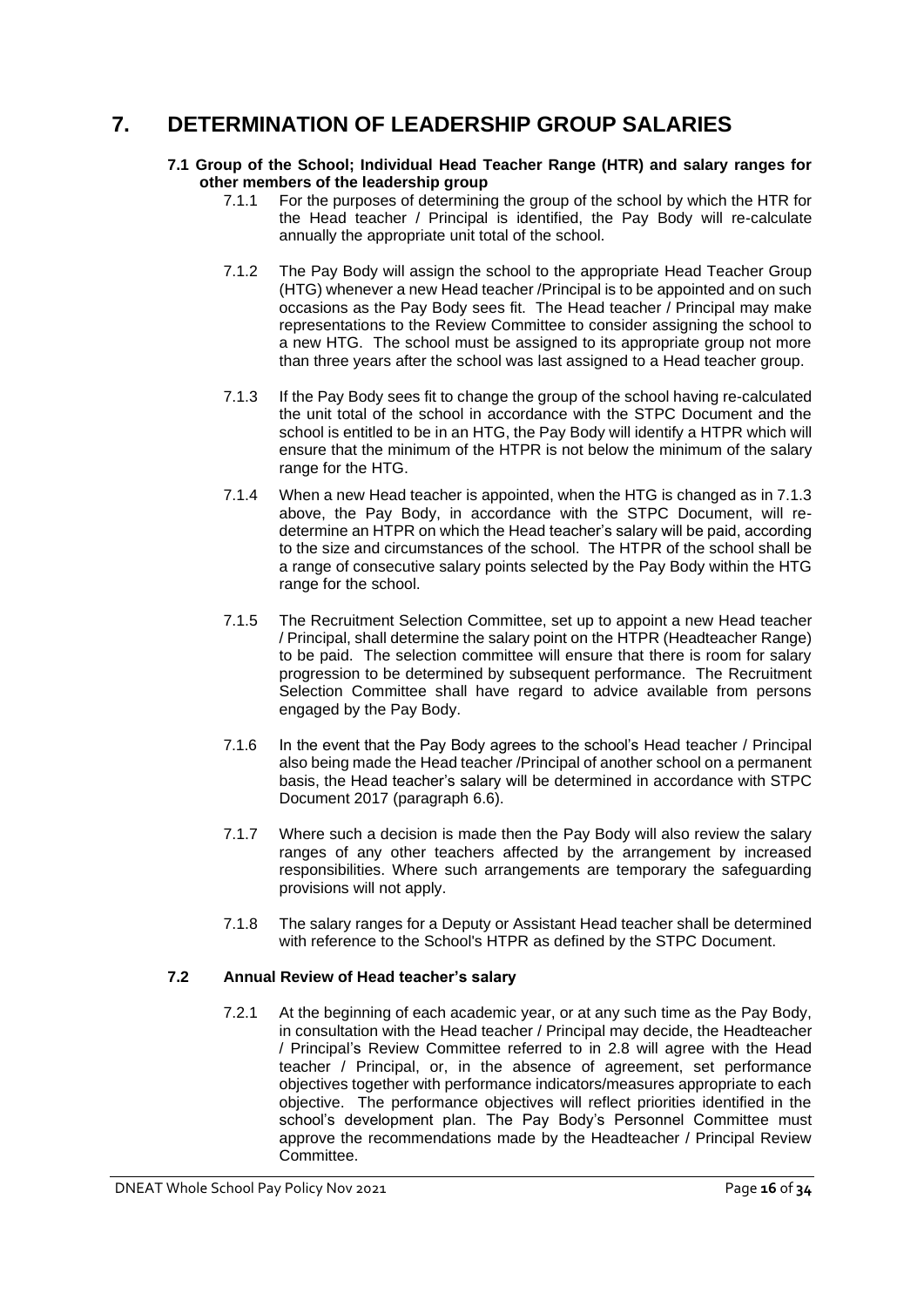- 7.2.2 An officer of the Pay Body will lead and coordinate the annual performance review of the Head teacher / Principal working with 2 or 3 governors from the LGB. The performance review and review statement will be conducted in accordance with the Pay Body's Appraisal policy.
- 7.2.3 By the end of the autumn term of each year, (or where determined differently by the Pay Body as referred to in 7.2.1 above, in the half term immediately prior to the anniversary of the setting of the performance criteria), the Pay Body's Personnel Committee will receive recommendations from the Headteacher / Principal's Review Committee about the salary of the Head teacher / Principal. The recommendation shall reflect the Headteacher / Principal's Review Committee's views based on the outcomes of the annual performance review and the Chair of LGB's view of the Head teacher / Principal's overall performance during the year. Any recommendation for movement up the HTPR, on which the Head teacher / Principal is currently paid, will identify the recommended number of progressed points proposed. The Head teacher / Principal will be advised of the proposed recommendation and may make a written response to the recommendation.
- 7.2.4 The recommendation for the Head teacher / Principal will be made in a written statement to the Review Committee, giving reasons for the recommendation and the level of salary that it is recommended should be paid from 1st September. This will either be at the current point on the HTR or point(s) higher, subject to the maximum of the HTPR, or any additional payments as identified in the STPC Document 2017, paragraph 10. The Pay Body's Personnel Committee will consider the recommendation together with any written response from the Head teacher / Principal to the recommendation and make its decision known to the Head teacher / Principal in writing on the salary assessment form by 31<sup>st</sup> December at the latest, to be backdated to 1<sup>st</sup> September. The Head teacher / Principal will not be entitled to attend the meeting of the Personnel Committee.
- 7.2.5 If the Head teacher wishes to seek a review of the decision of the Personnel Committee regarding his/her pay, s/he may do so in accordance with the procedure set out in paragraph 2.3 of this policy. The Head teacher / Principal will have right of appeal against the decision of the Personnel Committee in accordance with the procedure set out in paragraph 2.4 of this policy.
- 7.2.6 In exceptional circumstances mid-year discretionary incremental progression for outstanding performance may be awarded. Any award is subject to ratification by the Trust's Personnel Committee. There is no right for review or appeal by the Headteacher / Principal

## **7.3 Determination of Discretionary payments to Head teachers / Principals**

- 7.3.1 The Pay Body may decide to pay additional payments to the Head teacher / Principal in accordance with paragraphs 10 of the STPC Document.
- 7.3.2 Where a decision is made to increase the Head teacher / Principal's salary beyond the maximum of the appropriate HTG determined in accordance with paragraph 7.2.4 above, the total sum of all payments made to the Head teacher / Principal referred to in 7.3.1 will not exceed 25 per cent of the maximum of the HTG, except in exceptional circumstances.
- 7.3.3 In the event that it is considered there are wholly exceptional circumstances which make it necessary to exercise the provision set out in 7.3.2 above then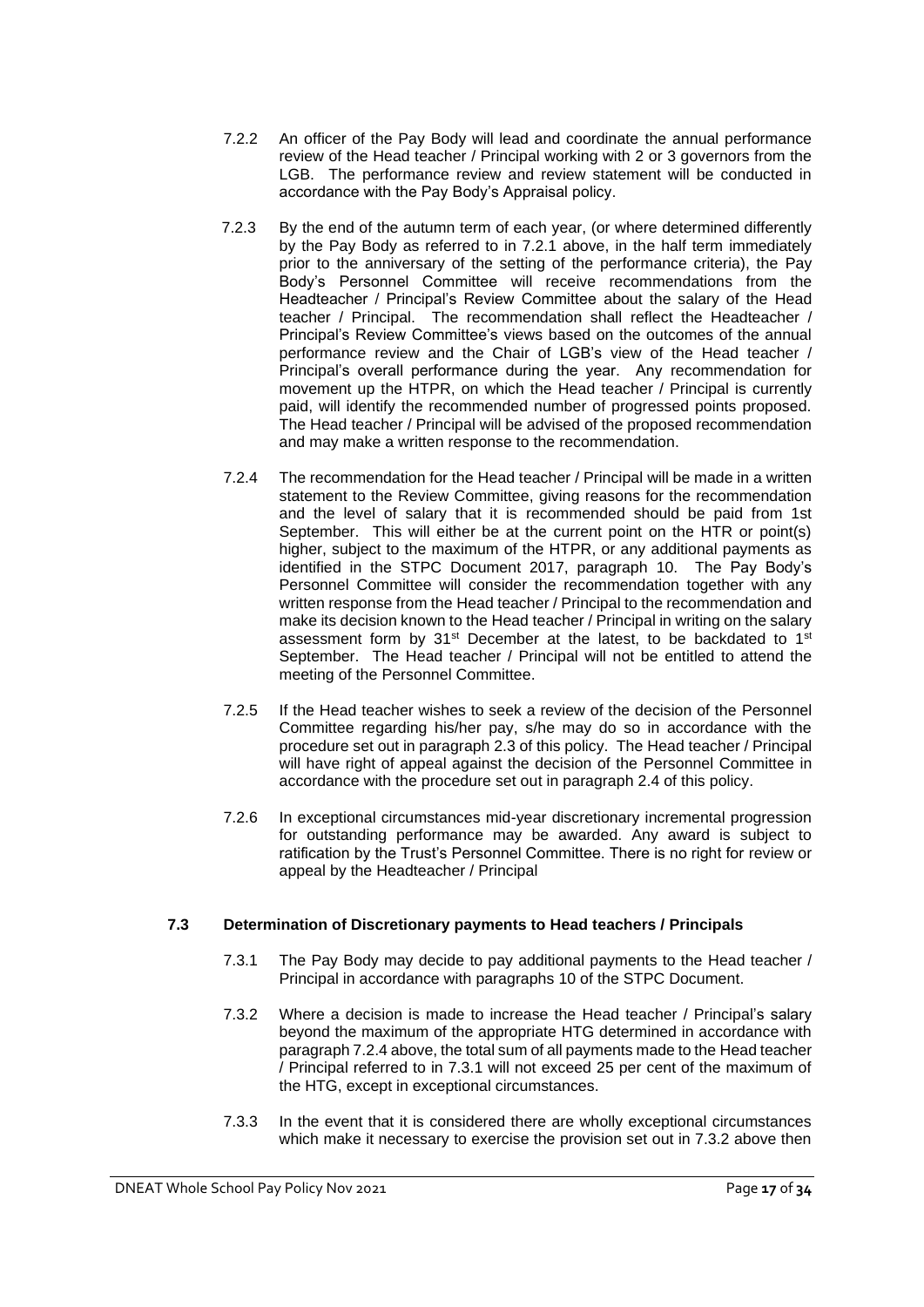the Pay Body will take external independent advice in accordance with paragraph 9.3 of the STPC Document before agreeing to such a decision.

#### **7.4 Acting allowances for an acting Head teacher / Principal, acting Deputy Head teacher, acting Assistant Head teacher or a teacher acting up in a TLR post**

- 7.4.1 In the prolonged absence of the Head teacher / Principal, a Deputy Head teacher, an Assistant Head teacher or a TLR post holder, the Pay Body in consultation with the LGB may appoint a teacher to act up during the absence of the post holder. From the date that the Pay Body considers it necessary to make an acting appointment, the Pay Body will pay an allowance equal to the difference between the salary currently paid to the person appointed to act up and a point considered appropriate by the Pay Body on the HTPR for the Head teacher or the range of salaries for the Deputy or Assistant Head teacher or the level of TLR in question. The STPC conditions of employment for a Head teacher / Principal, Deputy or Assistant Head teacher will also apply to any person in receipt of such an acting allowance.
- 7.4.2 If, during any absence of the Head teacher / Principal, Deputy or Assistant Head teacher or a TLR post holder, the acting appointment is made and maintained for a period then the Pay Body will consider within four weeks of the acting appointment whether or not the teacher shall be paid an acting allowance calculated in accordance with 7.4.1 above. If no allowance is paid the Pay Body may reconsider the position at any time.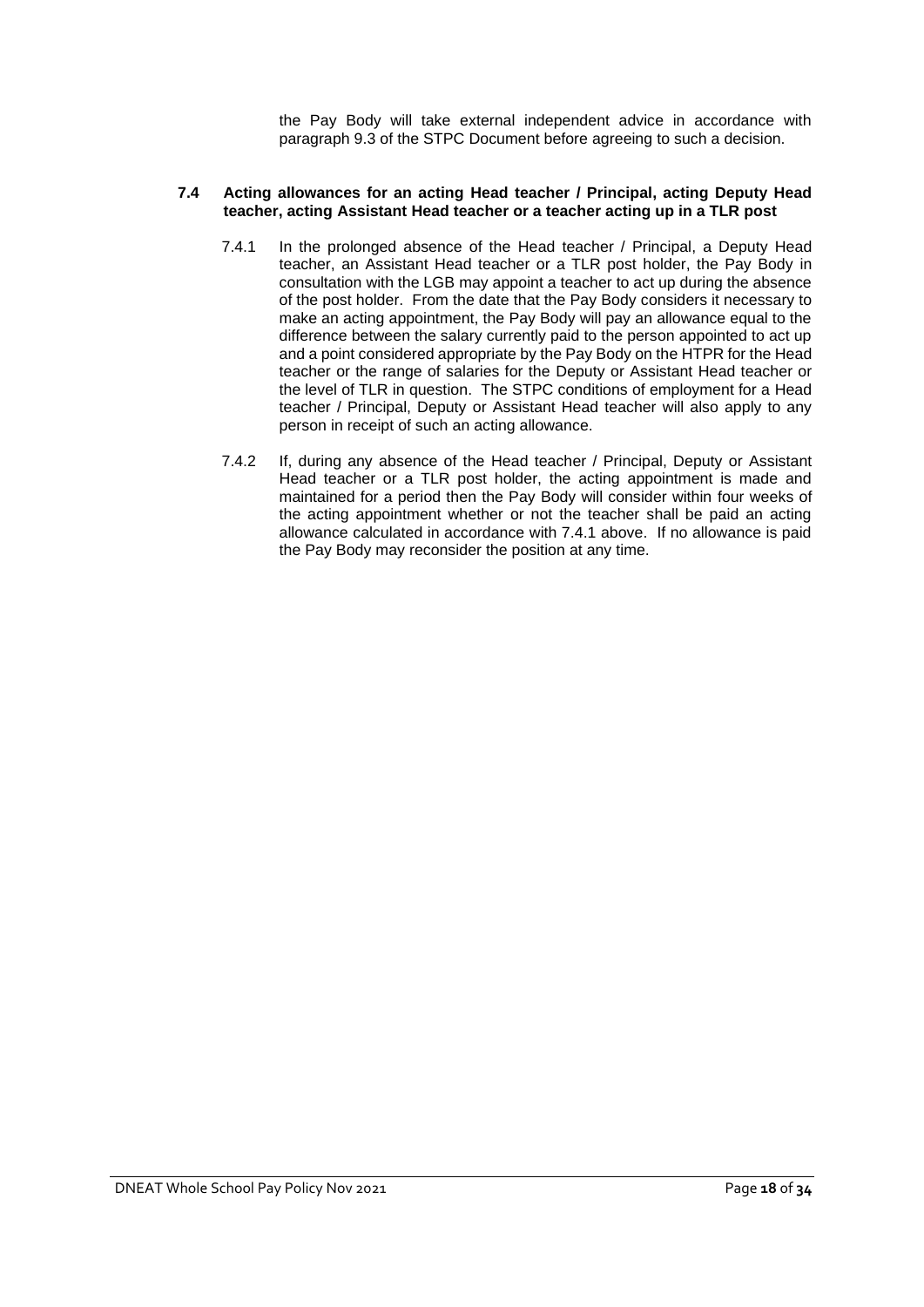## <span id="page-18-0"></span>**8. ADDITIONAL PAYMENTS FOR TEACHING STAFF**

- 8.1 In the event that the Head teacher / Principal, following consultation with the teacher(s) affected, (or the Chair of the Pay Body following consultation with the Head teacher) decides to request teachers (or Head teacher) to undertake:
	- CPD undertaken outside of the school day:
	- Activities relating to supporting the provision of ITT as part of the ordinary conduct of the school day; or
	- Out of school hours learning activities,

Then payments as below may be made to teachers or Head teacher (subject to paragraph 10 of the STPC Document 2017), agreeing to participate in such activities.

- 8.2 The daily rate payable to each individual teacher /Head teacher undertaking such CPD or support of ITT activities and entitled to such a payment will be determined by the Pay Body. Periods of less than a day will be paid pro rata.
- 8.3 Where additional responsibilities and activities are undertaken by a teacher resulting from the Head teacher / Principal having responsibility for more than one school, as provided for in paragraph 7.1.7 of this policy, the Review Committee of the LGB will review the teacher's salary to reflect the additional responsibilities and activities. The decision of the Review Committee will be reported to the next meeting of the LGB.

## <span id="page-18-1"></span>**9. UNQUALIFIED TEACHERS**

- 9.1 The Pay Body may employ unqualified teachers/instructors in the school. Such unqualified teachers will be paid in accordance with paragraph 17 of the STPC Document.
- 9.2 The point on the Pay Body's unqualified teacher range, within the maximum and minimum of the range as set out in paragraph 17 of the STPC Document, at which a new appointment will be paid, will be determined by the Head teacher / Principal, in consultation with the Chair of the LGB, and will take account of the qualifications and experience considered to be relevant to the post to which the person is appointed.
- 9.3 In addition to the appropriate point on the unqualified teachers' pay range the Head teacher / Principal, in consultation with the Chair of the LGB, may award an additional annual allowance in accordance with paragraph 22 of the STPC Document to a person appointed as an unqualified teacher who either takes on a sustained additional responsibility or who s/he believes has additional qualifications and/or experience to warrant such an award.

The Head teacher / Principal will report any award of such an allowance to the Review Committee of the LGB.

- 9.4 The same arrangements for salary progression for teachers will also apply to unqualified teachers.
- 9.5 The same safeguarding arrangements will apply to an unqualified teacher as to other teachers, i.e. if as a result of changes to the STPC Document, the Pay Body's pay policy or staffing structure of the school an unqualified teacher would be paid a lower salary his/her salary will be protected for a period up to 3 years from the date of the change subject to the provisions of the STPC Document.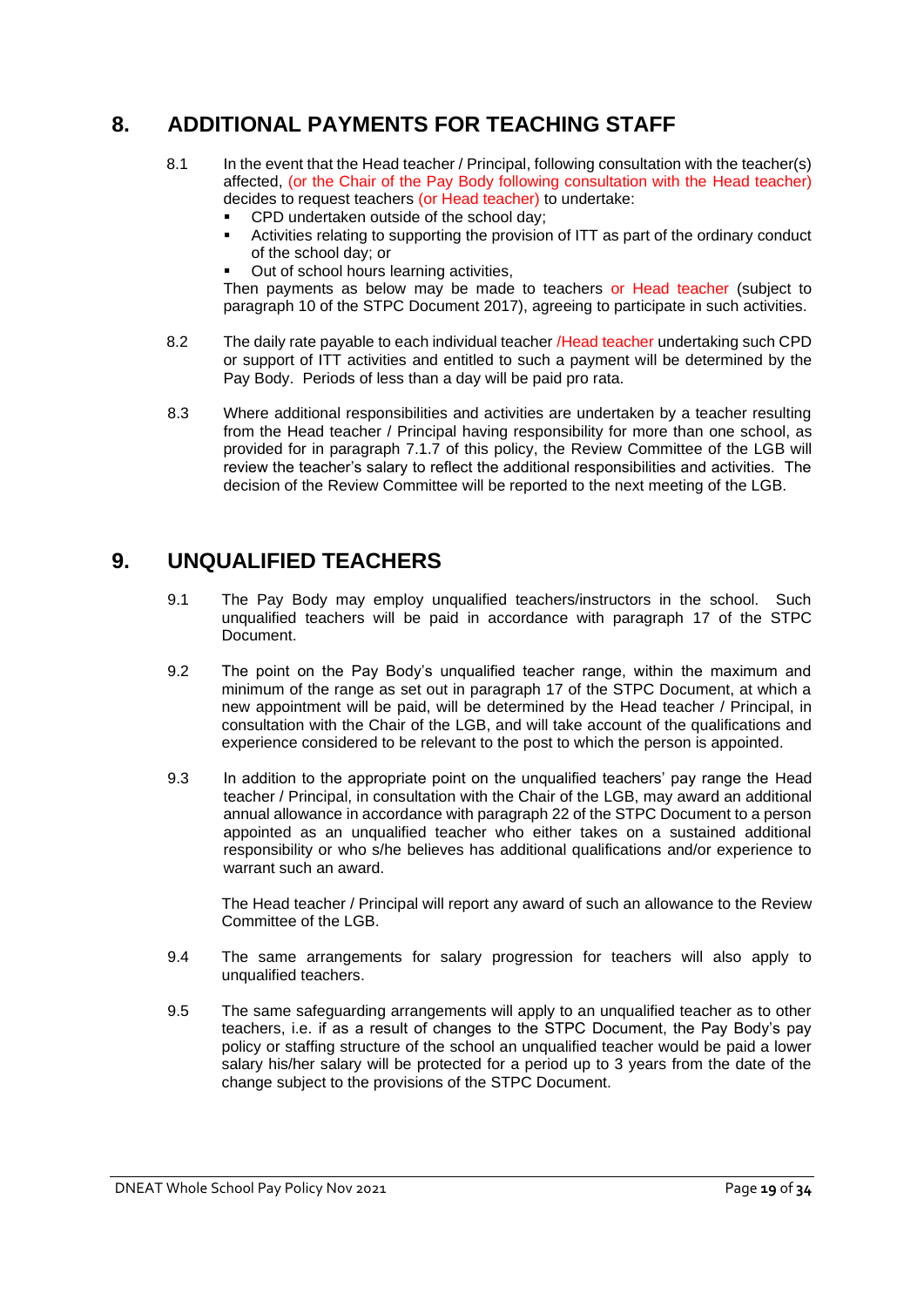## <span id="page-19-0"></span>**10. SALARIES OF SUPPORT STAFF**

- 10.1 On appointing a member of the support staff the job description determined for the post to which the employee is to be appointed will be evaluated in accordance with an approved scheme. Advice will be sought from persons engaged by the Pay Body to advice on an approved evaluation process.
- 10.2 The Head teacher / Principal, in consultation with the Chair of the LGB, will determine the appropriate point on the evaluated range having regard to:
	- i) relevant qualifications and/or competencies; and
	- ii) recruitment/retention needs of the school in respect of the post

The decision of the Head teacher / Principal will be reported to the Review Committee of the LGB.

- 10.3 If at any time the Head teacher / Principal, in consultation with the Chair of the LGB, considers that a member of the support staff is being asked to undertake, or has undertaken, increased or decreased responsibilities on a permanent basis, s/he shall refer the job description of the post, with the new responsibilities, to be evaluated. If the evaluation provides for a higher salary that salary will be paid to the post holder from a date determined by the Head teacher / Principal and, in the case of a temporary increase in responsibility, the date to which the new salary will be paid. If the evaluation provides for a lower salary the employee will be entitled to salary safeguarding for a period in accordance with the Pay Body's policy (a maximum of one year). The new salary level will be reported to the Review Committee at its next meeting.
- 10.4 At the time of making the annual assessment of the teachers' salaries the Head teacher / Principal may also make any recommendation to the Review Committee in respect of the salary of any member of the support staff. Where the Head teacher / Principal considers it appropriate s/he may recommend to the Review Committee that a named member(s) of the support staff shall be awarded an honorarium for the excellence of his/her performance during the previous year. The honorarium may either be paid as a lump sum payment at the next salary payment after the Review Committee's decision, or as a 1/12 increase in monthly salary over the next year.
- 10.5 If any member of the support staff wishes to appeal against his/her salary level s/he may ask for a re-evaluation of the job description of the post to be undertaken. In the event that a member of the support staff decides to appeal against a decision of the Review Committee under paragraph 2.4 above, then s/he shall enter a formal written statement of appeal. The appeal shall be heard by the Review Appeal Committee referred to in paragraph 2.2.2 above.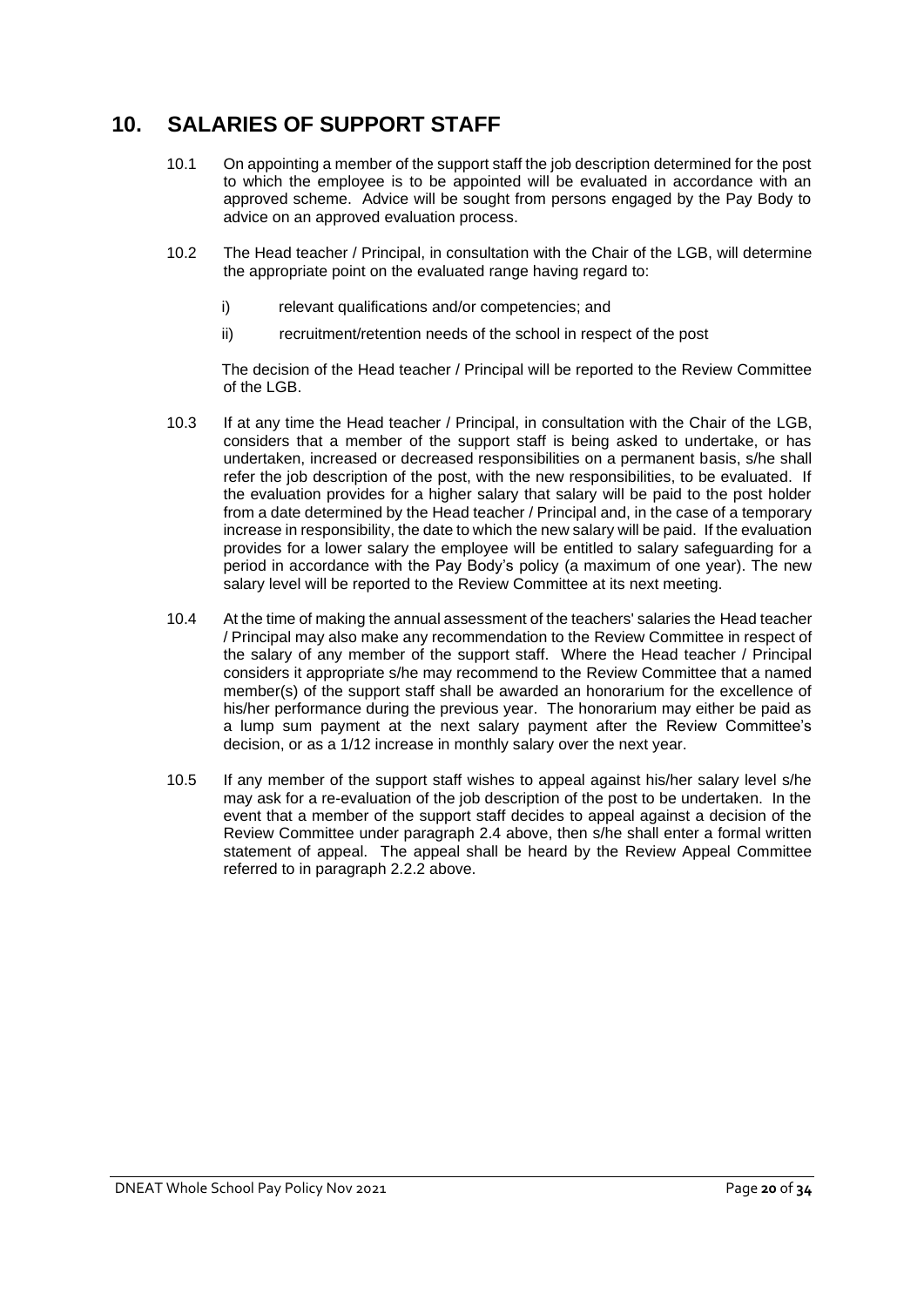## <span id="page-20-0"></span>**11. SALARY SACRIFICE SCHEME**

11.1 The Pay Body will support and encourage any salary sacrifice scheme as identified in the STPC Document and made available by the Pay Body from which teachers or support staff employed in the school benefit where there is no additional cost to the Pay Body's budget.

## <span id="page-20-1"></span>**12. THE LIVING WAGE**

12.1 The Diocese of Norwich Education and Academies Trust formally endorses paying the Living Wage. It encourages each of its Academies to consider paying the Living Wage (see [http://www.livingwage.org.uk/\)](http://www.livingwage.org.uk/)

## <span id="page-20-2"></span>**13. REVIEW OF THE POLICY**

- 13.1 The Pay Body will review this policy annually or on any occasion when it is requested to do so by the Head teacher.
- 13.2 The Pay Body will consult with the staff and the recognised trade unions at the time of the annual or any other review of the policy.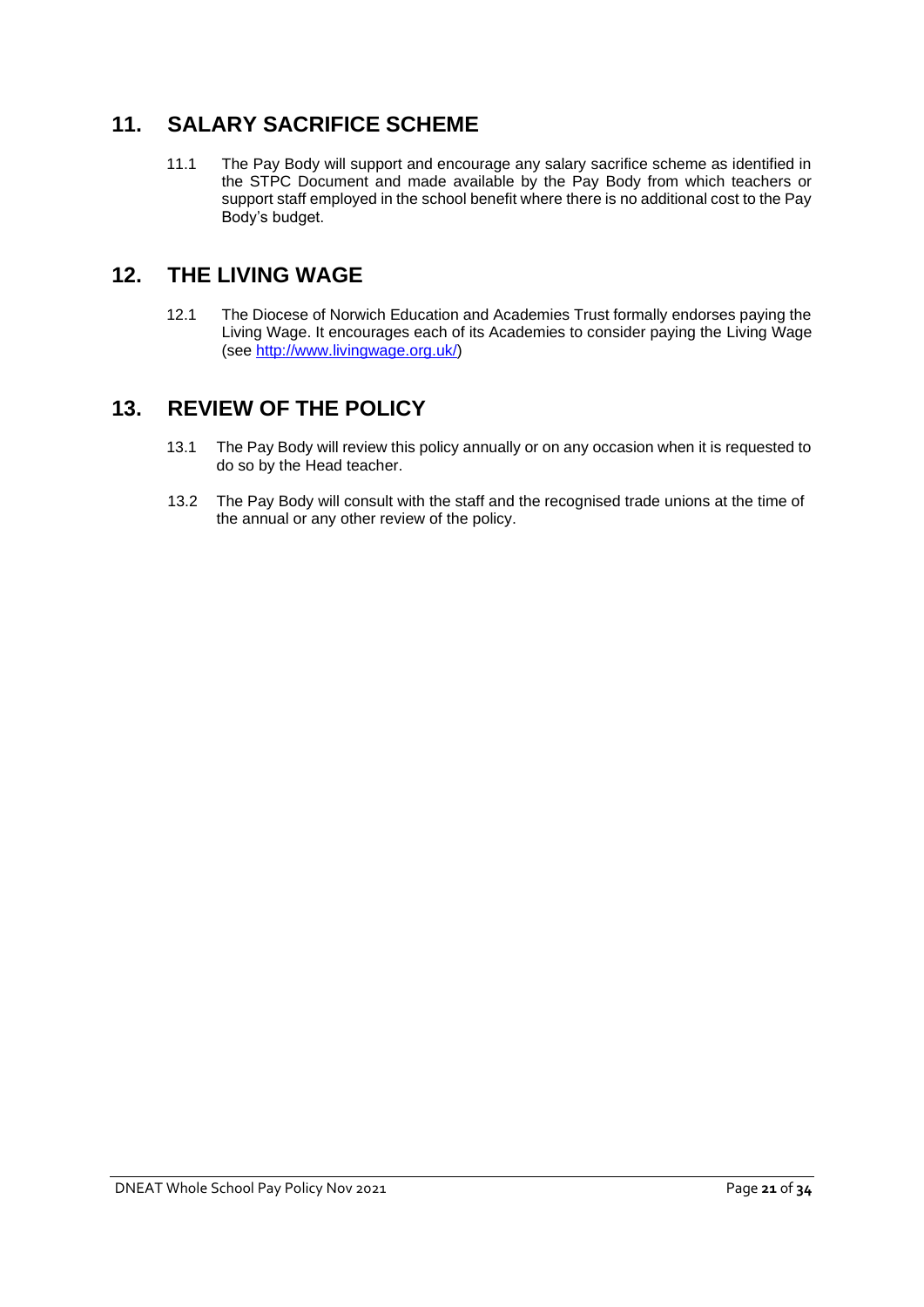## <span id="page-21-0"></span>**ANNEX A - PROCEDURE FOR A REVIEW OF A SALARY DETERMINATION OR A PERFORMANCE MANAGEMENT DECISION BY THE REVIEW COMMITTEE (PERSONNEL COMMITTEE FOR HEADTEACHER / PRINCIPAL) OF THE PAY BODY**

(This procedure complies with the guidance of the Secretary of State ('Implementing your school's approach to pay')

#### **1. Case for the employee**

The employee is entitled to be accompanied by a representative of his/her trade union of a workplace colleague.

The employee or representative:

- a) Presents the employee's written application for the review.
- b) The members of the Review Committee (Personnel Committee for Headteacher / Principal) may ask questions of the employee

#### **2. The Chair of the Review Committee (Personnel Committee for Headteacher / Principal):**

- a) Explains the process and evidence used to come to the recommendation/decision under review with reference to the written statement of reasons for the recommendation/decision previously provided to the employee.
- b) If the Review Committee has asked the Head teacher (or a governor as referred to in Note 3 below) to be present at the hearing the Head teacher (or governor) may be asked questions by the members of the Review Committee, and the employee or representative. (For a Headteacher / Principal review this would be the Trust officer leading the performance management process).

#### **3. Summing up and withdrawal**

- a) The employee, or representative, has the opportunity to sum up his/her case if s/he so wishes.
- b) All persons other than the members of the Review Committee / Personnel Committee and the adviser (See Note 5 below), are then required to withdraw.

#### **4. Review Committee (Personnel Committee for Headteacher / Principal) decision**

- a) The Review Committee / Personnel Committee and the person who is advising, if other than the Head teacher or a governor, are to deliberate in private, only recalling other persons to clear points of uncertainty on evidence already given. Any recall will involve both parties.
- b) The chair of the Review Committee / Personnel Committee will announce the decision of the review to the employee, which will be confirmed in writing within 5 working days.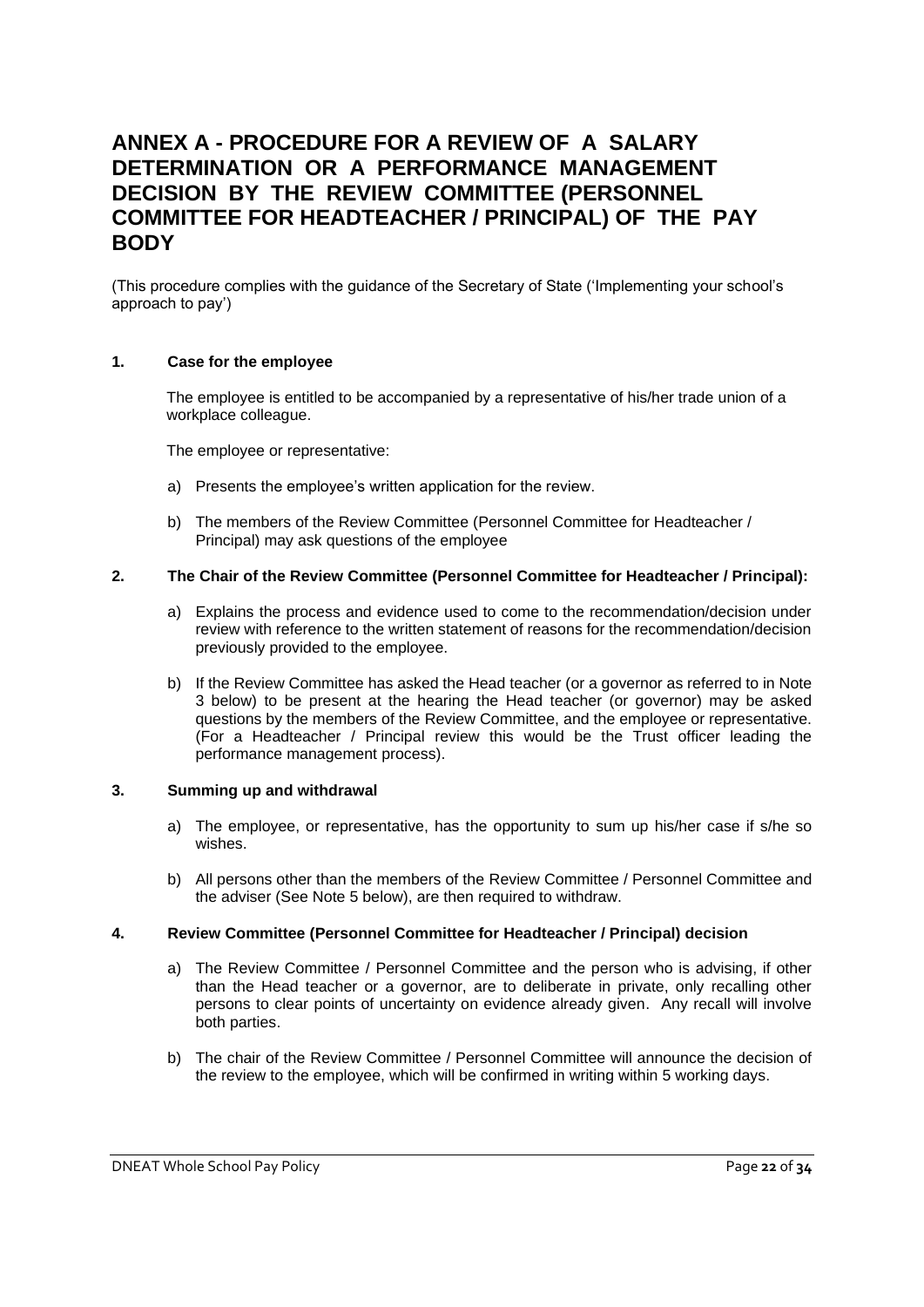- *Notes: 1. For the purposes of the review, the Review Committee / Personnel Committee and the employee will have the following documents; -*
	- ➢ *the written statement of reasons for the recommendation/decision previously provided to the employee*
	- ➢ *the written statement of reasons for the application for the review from the employee. (The grounds for the appeal must comply with paragraph 2.3.2 of the pay policy).*
	- ➢ *any additional documents to be used at the review hearing which must be provided to the other party at least 48 hours before the commencement of the hearing.*
	- *2. For the purposes of the review, the Review Committee may ask the Head teacher (or in accordance with note 3 below, a governor) to be present. In that event the Head teacher (or governor) may also be asked questions by the members of the Review Committee and by the employee or his/her representative. The Head teacher (or governor) may not be involved in the decision of the Review Committee.*
	- *3. Where the Head teacher has asked for the review, the Personnel Committee may ask the Trust lead officer, the Chair of the LGB or a representative of the governors referred to in 2.8.1 above to be present.*
	- *4. The Review Committee may have an adviser present.*
	- *5. The review is not an appeal against the recommendation/decision.*
	- *6. Where a teacher is seeking a review against a recommendation about the Threshold Application or an appraisal decision of the Head teacher, the same procedure will be used with the Head teacher taking the role of the Review Committee. The Head teacher may have an adviser present, who may not be an employee of the Pay Body.*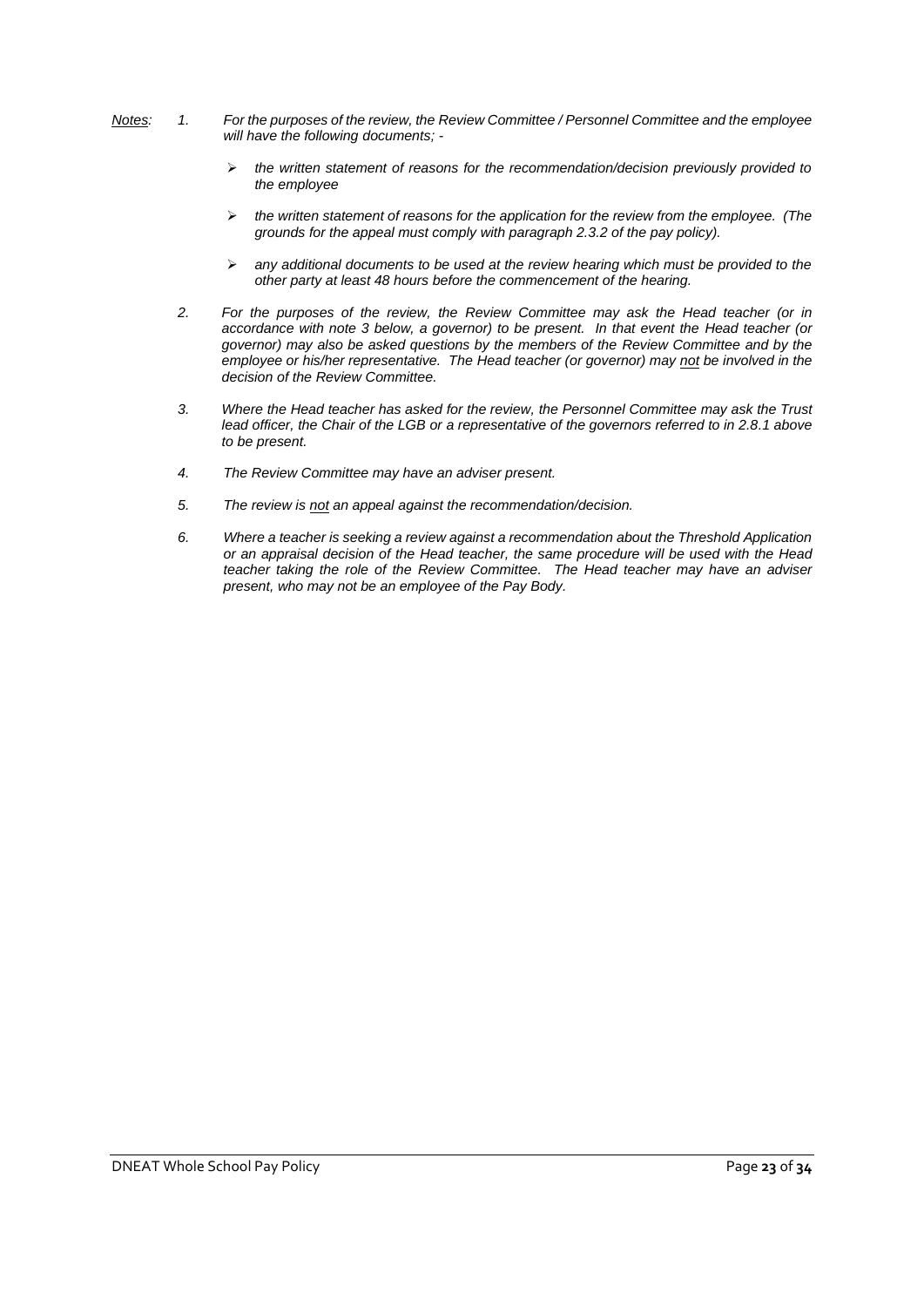## <span id="page-23-0"></span>**ANNEX B - PROCEDURE FOR AN APPEAL AGAINST A SALARY OR PERFORMANCE MANAGEMENT DECISION OF THE REVIEW COMMITTEE (PERSONNEL COMMITTEE FOR HEADTEACHER / PRINCIPAL) TO THE REVIEW APPEAL COMMITTEE OF THE PAY BODY**

(This procedure complies with the guidance of the Secretary of State ('Implementing your school's approach to pay')

#### **The Appeal of the employee**

The employee is entitled to be accompanied by a representative of his/her trade union or a workplace colleague

The employee or representative:

- a) introduces the employee's written reasons for the appeal and the representative of the Review / Personnel Committee and then members of the Review Appeal Committee may ask questions of the employee.
- b) may call witnesses, each of whom will have provided a written statement of the information s/he wishes to give, and each witness may be asked questions by the representative of the Review /Personnel Committee and then by the Review Appeal Committee.

#### **The response of the Review / Personnel Committee**

The representative of the Review / Personnel Committee:

- a) Explains the process and evidence used to come to the decision being appealed with reference to the written statement of reasons for the decision of the Review / Personnel Committee previously provided to the employee, and the employee or representative and then members of the Review Appeal Committee may ask questions of the representative of the Review / Personnel Committee.
- b) May call witnesses, who will have provided a written statement of the information they wish to give, and each witness may be asked questions by the employee or his/her representative and then by the Review Appeal Committee

#### **3. Summing up and withdrawal**

- a) The representative of the Review / Personnel Committee has the opportunity to sum up if s/he so wishes.
- b) The employee, or representative, has the opportunity to sum up his/her case if s/he so wishes.
- c) All persons other than the Review Appeal Committee and its adviser (see note 4 below) are then required to withdraw.

#### **4. Review Appeal Committee decision**

- a) The Review Appeal Committee and adviser are to deliberate in private, only recalling the parties to clear points of uncertainty on evidence already given. Any recall must involve both parties.
- b) The Chair of the Review Appeal Committee will announce the decision to the employee, which will be confirmed in writing.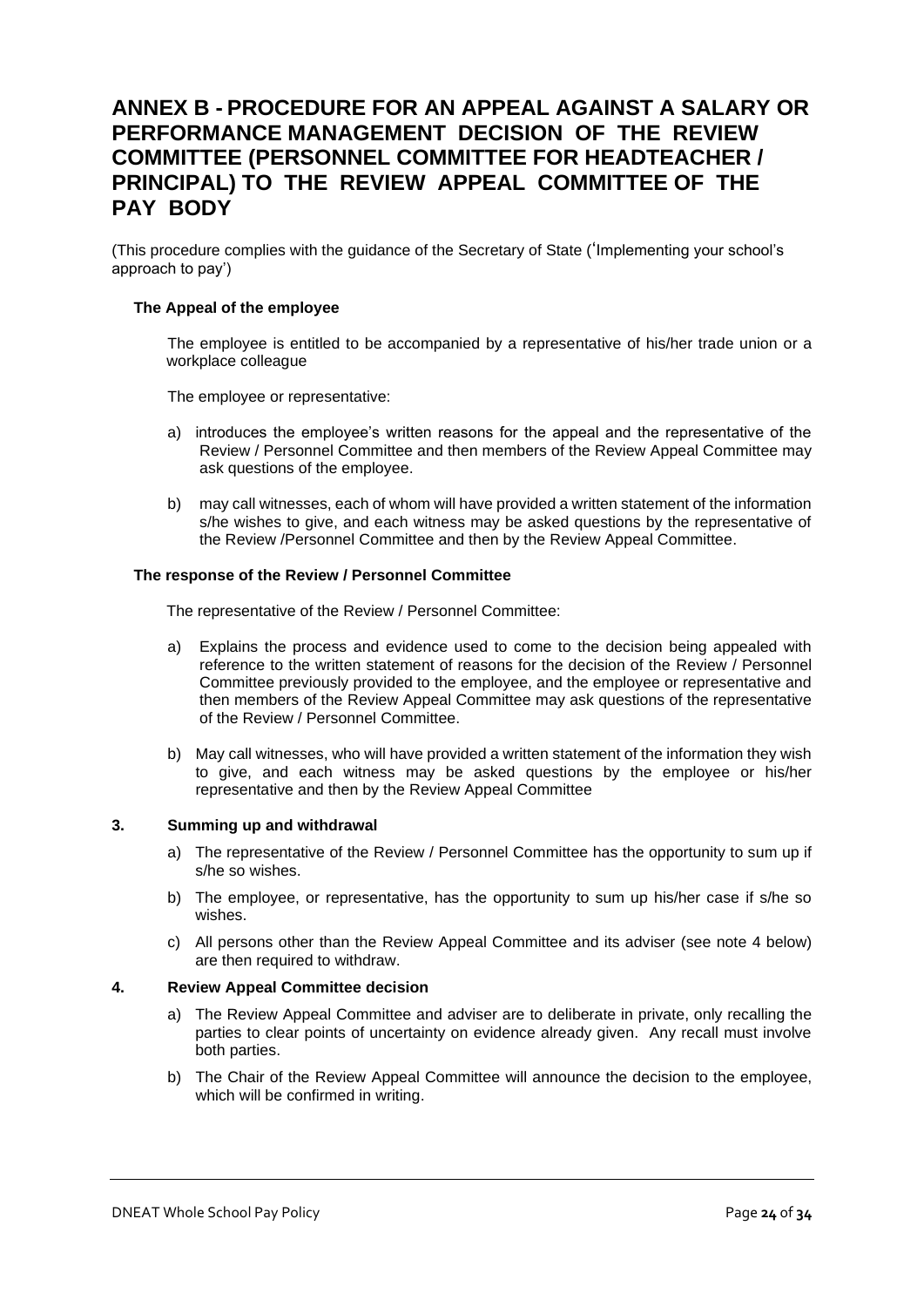- 
- *Notes: 1. For the purposes of the appeal, the Review Appeal Committee will have the following documents:*
	- ➢ *the written statement of reasons for the Review / Personnel Committee decision previously provided to the employee*
	- ➢ *the written statement of reasons for the appeal from the employee. (The grounds for the appeal must comply with paragraph 2.3.2 of the pay policy).*
	- ➢ *any additional documents to be used at the appeal hearing which must be provided to the other party at least 48 hours before the commencement of the hearing.*
	- *2. For the purposes of the appeal, the Review Committee representative may call the Head teacher (or in accordance with note 3 below, a governor) as a witness for the Review Committee. In that event the Head teacher (or governor) may be questioned as a witness.*
	- *3. Where the Head teacher has asked for the review the representative of the Personnel Committee may call the Trust lead officer, the Chair of Governors and/or one of the governors referred to in paragraph 2.8.1 of the policy above as a witness.*
	- *4. The Review Appeal Committee may appoint an adviser who may not be an employee of the Pay Body.*
	- *5. Where a teacher is appealing against a determination of the Threshold Application or an appraisal decision the same procedure will be used with the Head teacher taking the role of the representative of the Review Committee. The Review Appeal Committee may have an adviser present who may not be an employee of the Pay Body.*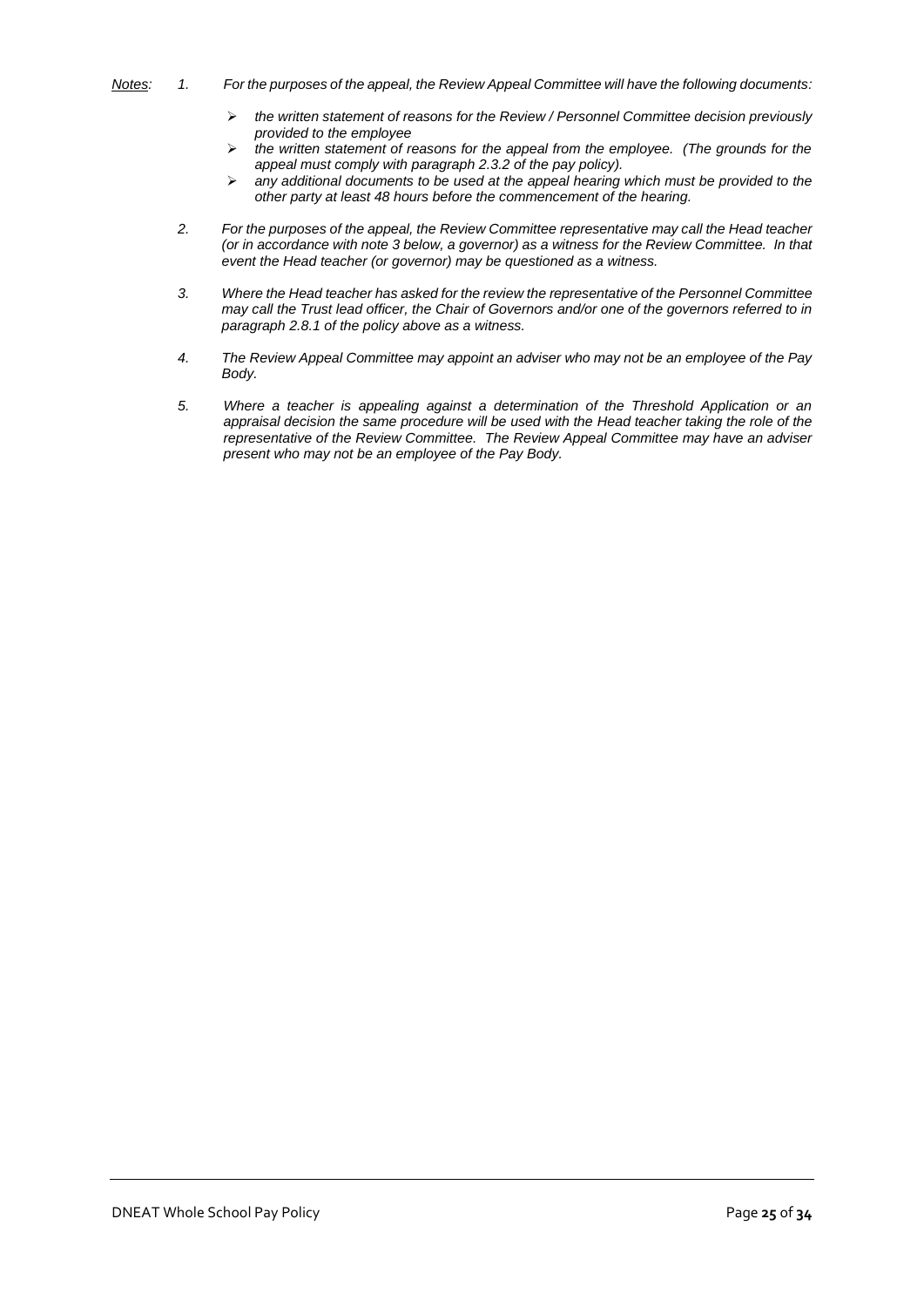## <span id="page-25-0"></span>**ANNEX C- ACCESS TO THE TEACHERS' UPPER PAY RANGE**

For an Employee to progress through threshold and on to the upper pay range the local governing body through the recommendation of the Headteacher / Principal must be satisfied that the applicant has successfully demonstrated**:**

- that as a teacher s/he is highly competent in all elements of the relevant standards; and
- that his/her achievements and contributions to the Academy are substantial and sustained

Within the academy this means that the teacher has consistently demonstrated that s/he meets all the teachers' standards, both in terms of teaching and personal and professional conduct, over a sustained period. In addition, s/he has been assessed as meeting his/her performance management objectives over a sustained period and:

- all teaching has been rated as at least good overall when applying to go through the threshold, with some outstanding teaching being evidenced at UPS1 and UPS2, over a sustained period;
- the teacher has demonstrated over a sustained period an ability to support students so that almost all achieve in line with the Academy's expected levels of progress/achievement and some exceed them;
- the teacher has consistently taken responsibility for identifying and meeting his/her own professional development needs and used their learning to improve their own practice and students' learning;
- the teacher has demonstrated that s/he has made an impact on the academy beyond their own class/group(s) over a sustained period. This may include
	- o demonstrating an ability to coach, mentor, advise and demonstrate best practice to, other teachers to enable them to improve their teaching practice;
	- $\circ$  contributing to policy and practice which has improved teaching and learning across the academy;
	- $\circ$  contributing to improving teaching and learning across DNEAT working with other academy staff
- the teacher has met the following standards which are relevant to teachers applying to go through threshold as well as those who may be eligible to progress on the upper pay range:
	- 1. Contributed significantly, where appropriate, to implementing workplace policies and practice and to promoting collective responsibility for their implementation.
	- 2. Have an extensive knowledge and understanding of how to use and adapt a range of teaching, learning and behaviour management strategies, including how to personalise learning to provide opportunities for all learners to achieve their potential.
	- 3. Have an extensive knowledge and well-informed understanding of the assessment requirements and arrangements for the subjects/curriculum areas they teach, including those related to public examinations and qualifications.
	- 4. Have up-to-date knowledge and understanding of the different types of qualifications and specifications and their suitability for meeting learners' needs.
	- 5. Have a more developed knowledge and understanding of their subjects/curriculum areas and related pedagogy including how learning progresses within them.
	- 6. Have sufficient depth of knowledge and experience to be able to give advice on the development and well-being of children and young people.
	- 7. Be flexible, creative and adept at designing learning sequences within lessons and across lessons that are effective and consistently well-matched to learning objectives and the needs of learners and which integrate recent developments, including those relating to subject/curriculum knowledge.
	- 8. Have teaching skills which lead to learners achieving well relative to their prior attainment, making progress as good as, or better than, similar learners nationally.
	- 9. Promote collaboration and work effectively as a team member.
	- 10. Contribute to the professional development of colleagues through coaching and mentoring, demonstrating effective practice, and providing advice and feedback. This does not imply any requirement that the teacher should have carried out additional responsibilities or participated in out-of-hours activities on a voluntary basis.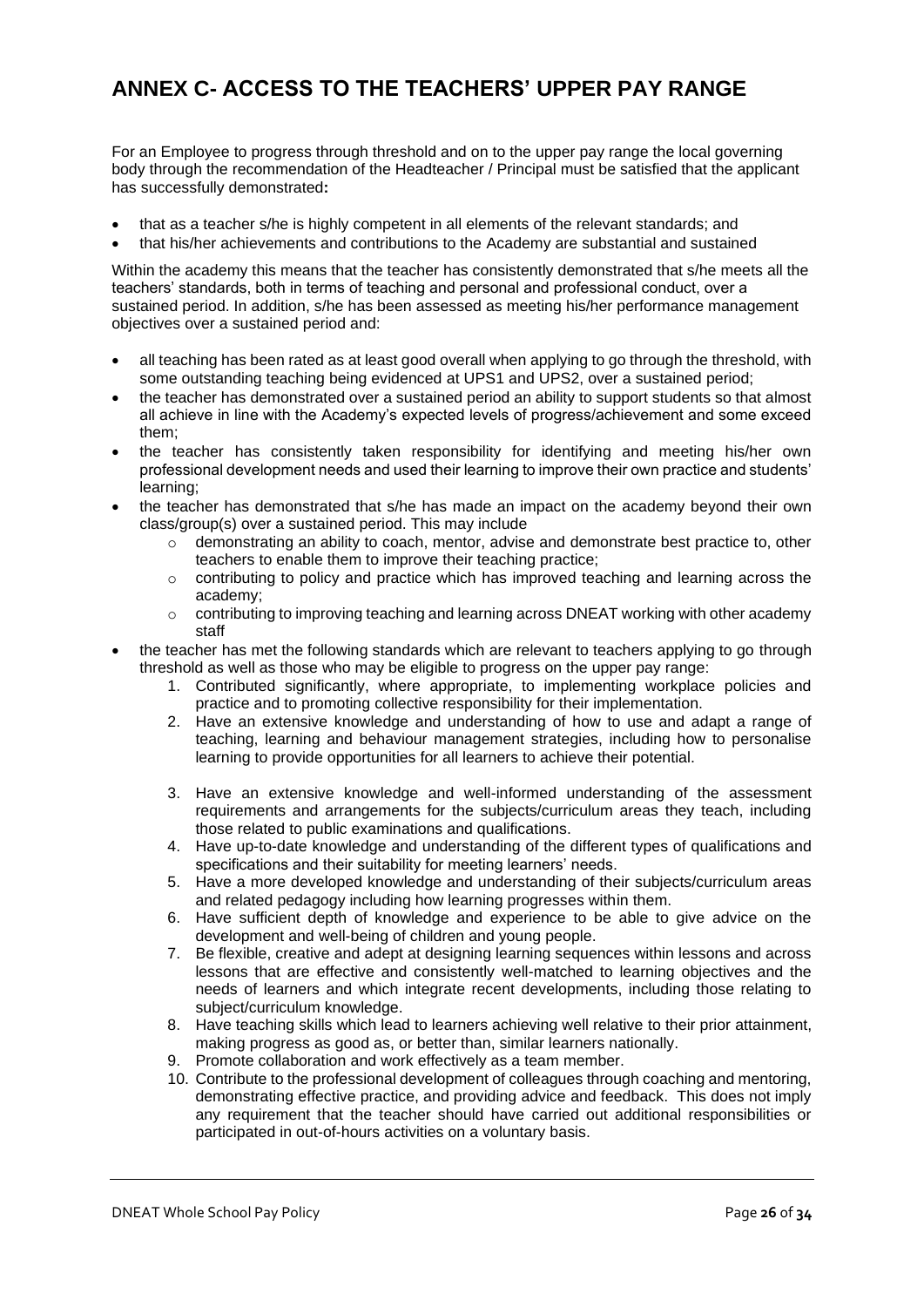Sustained means maintained continuously over a period of two consecutive successful appraisal reviews. It is normally expected that this will include at least one year with the Trust, although discretion will be exercised where there is clear and compelling evidence of consistent performance against the criteria at the teacher's previous school.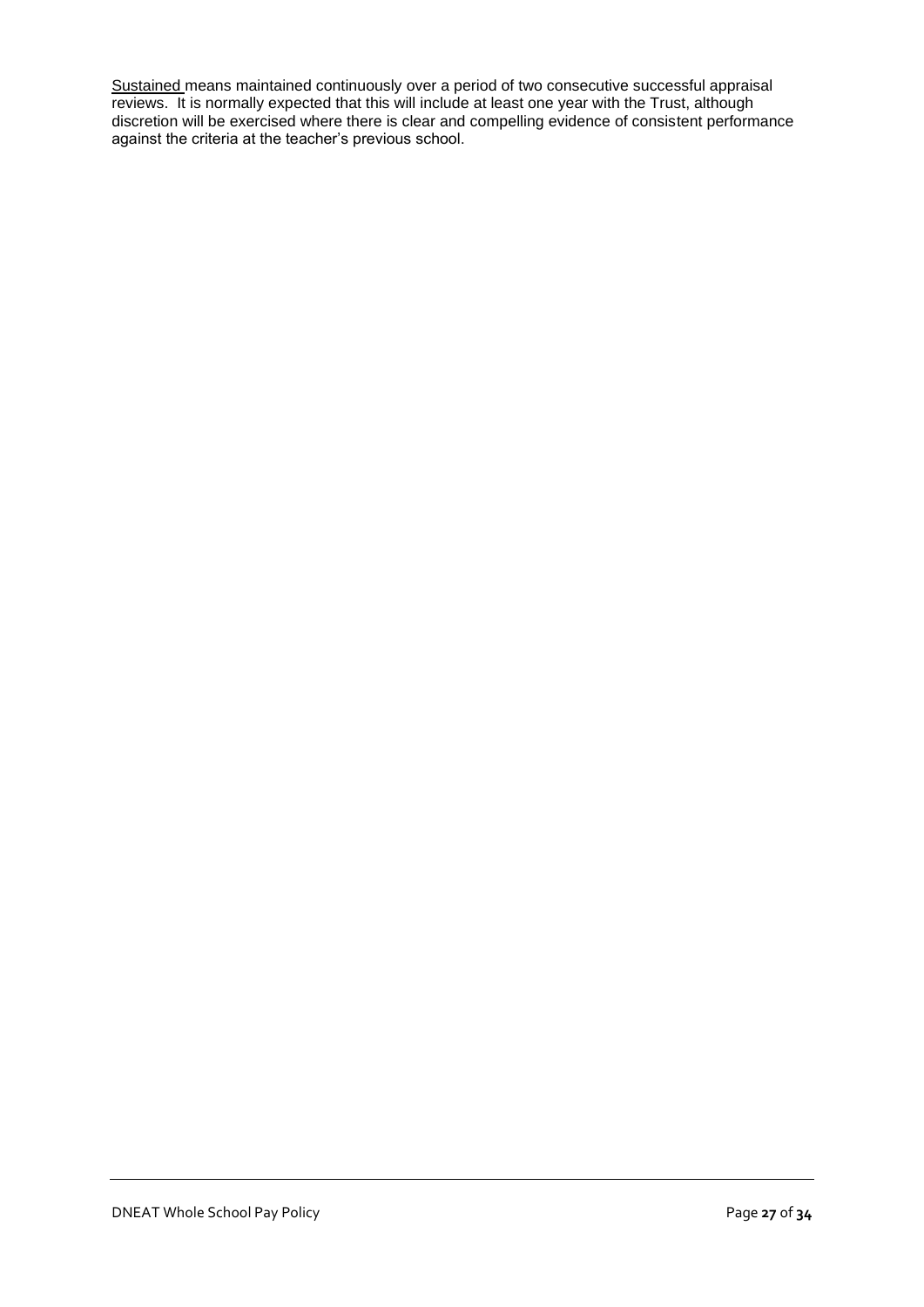## <span id="page-27-0"></span>**ANNEX D - TEACHERS: RECRUITMENT AND RETENTION ALLOWANCES OR BENEFITS**

In line with DNEAT's Scheme of Delegation the Local Governing Body, in response to a request from the Principal may, on a case-by-case basis, authorise a payment or incentive to secure the recruitment, and/or to retain the services, of a teacher. All authorised payments must be reported to the Trust's Chief Executive Officer and Personnel Committee.

In recommending and authorising such a payment, the following factors will be considered:

- There is evidence that there is difficulty in appointing to a particular post or in recruiting a teacher with the required skills, qualifications and/or experience;
- There is a need to retain the skills, qualifications or experience of an individual;
- Whether the salary available in the context of the staffing structure is insufficient to secure an appointment given the circumstances of the school;
- Available financial resources;
- Market forces

The level of payment should be determined taking in to consideration the individual circumstances of each situation giving due regard to the factors outlined above.

There is an expectation that the maximum payment authorised by the Local Governing Body is £5,000 per annum and the maximum period over which this can continue without review is two years.

A payment can be extended following a review by the LGB having been recommended by the Principal/Governing Body. There is no limit to the number of occasions such a payment may be reviewed.

In exceptional circumstances the Local Governing Body of the academy can make a recommendation to the Trust Board for approval to pay a recruitment or retention payment that exceeds the maximum payment and/or the maximum period over which the payment can be made.

Any such payment or incentive will be subject to review and there will be no entitlement to a payment beyond the review date.

Any such payment will be confirmed in writing, including details of:

- whether it is for the purpose of recruitment or retention;
- the nature of the payment or incentive:
- if a financial payment paid, whether this will be paid monthly as part of salary or as a lump sum to be paid at an agreed time;
- the basis for any uplifts where applicable;
- the date which the payment/incentive will be reviewed:

Where an employee is relocating it may be appropriate for the governing body to consider a relocation allowance in line with the Trust's Relocation Policy rather than a recruitment incentive.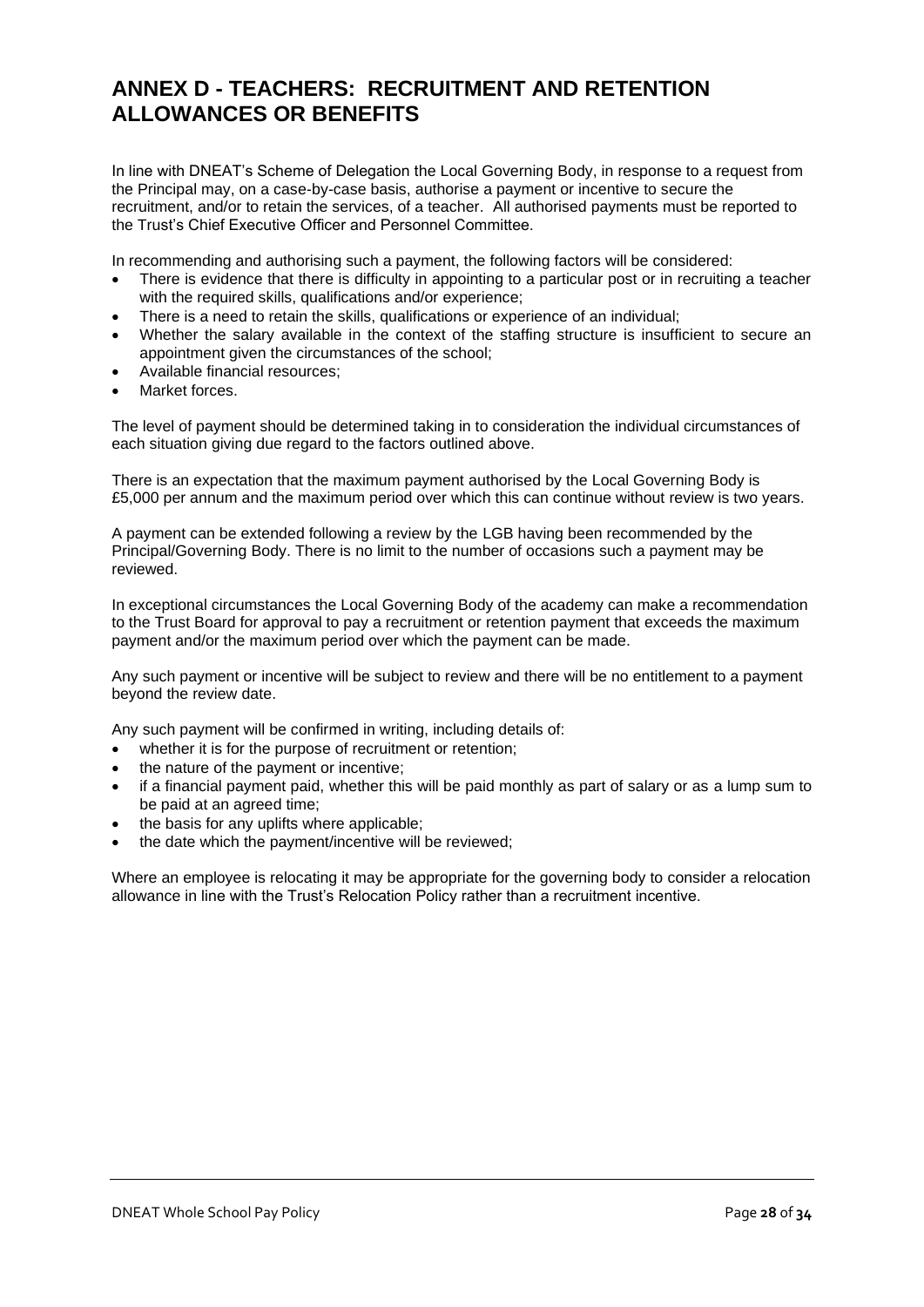## **ANNEX E**

## **THE SALARY POINTS AND PROGRESSION ON THE MAIN, UPPER AND UNQUALIFIED TEACHER PAY RANGES AND TEACHING AND LEARNING RESPONSIBILITY AWARDS**

The Trust aims to reward teachers who impact on their academy's achievement in regards to the pupils within the academy.

Teachers on the Main, Upper and Unqualified Teacher Pay Scale will have their salary reviewed annually in accordance with paragraph 6 of the main pay policy against the overall aims of the Trust and in accordance with the criteria which a teacher needs to meet to achieve salary progression. Decisions regarding annual pay progression within the relevant ranges, set out below, will be made with reference to teachers' performance management statements and the pay recommendation they contain. In the case of Newly Qualified Teachers, whose appraisal arrangements are different, pay decisions will be consistent with the outcomes from the NQT induction process.

The Trust expects all teachers to perform at the highest possible level and to continue to improve their professional practice year on year. Performance Management objectives will be progressive and developmental, thereby ensuring that good performance is rewarded and that good teachers have the opportunity, over a number of years, to progress to the maximum of their respective pay range.

| <b>Point</b>      | £       |
|-------------------|---------|
| Point 1 (Minimum) | £25,971 |
| Point 2           | £27,876 |
| Point 3           | £29,940 |
| Point 4           | £32,096 |
| Point 5           | £34,441 |
| Point 6 (Maximum) | £37,331 |
|                   |         |

#### **Main Pay Range for Qualified Teachers**

#### **Upper Pay Range for Qualified Teachers**

| <b>Point</b>      | £       |
|-------------------|---------|
| Point 1 (Minimum) | £39,351 |
| Point 2           | £40,525 |
| Point 3 (Maximum) | £42,020 |

#### **Leading Practitioner Pay Range**

| <b>Point</b>      | £       |
|-------------------|---------|
| Point 1 (Minimum) | £42,826 |
| Point 2           | £43,899 |
| Point 3           | £44,994 |
| Point 4           | £46,116 |
| Point 5           | £47,263 |
| Point 6           | £48,449 |
| Point 7           | £49,753 |
| Point 8           | £50,901 |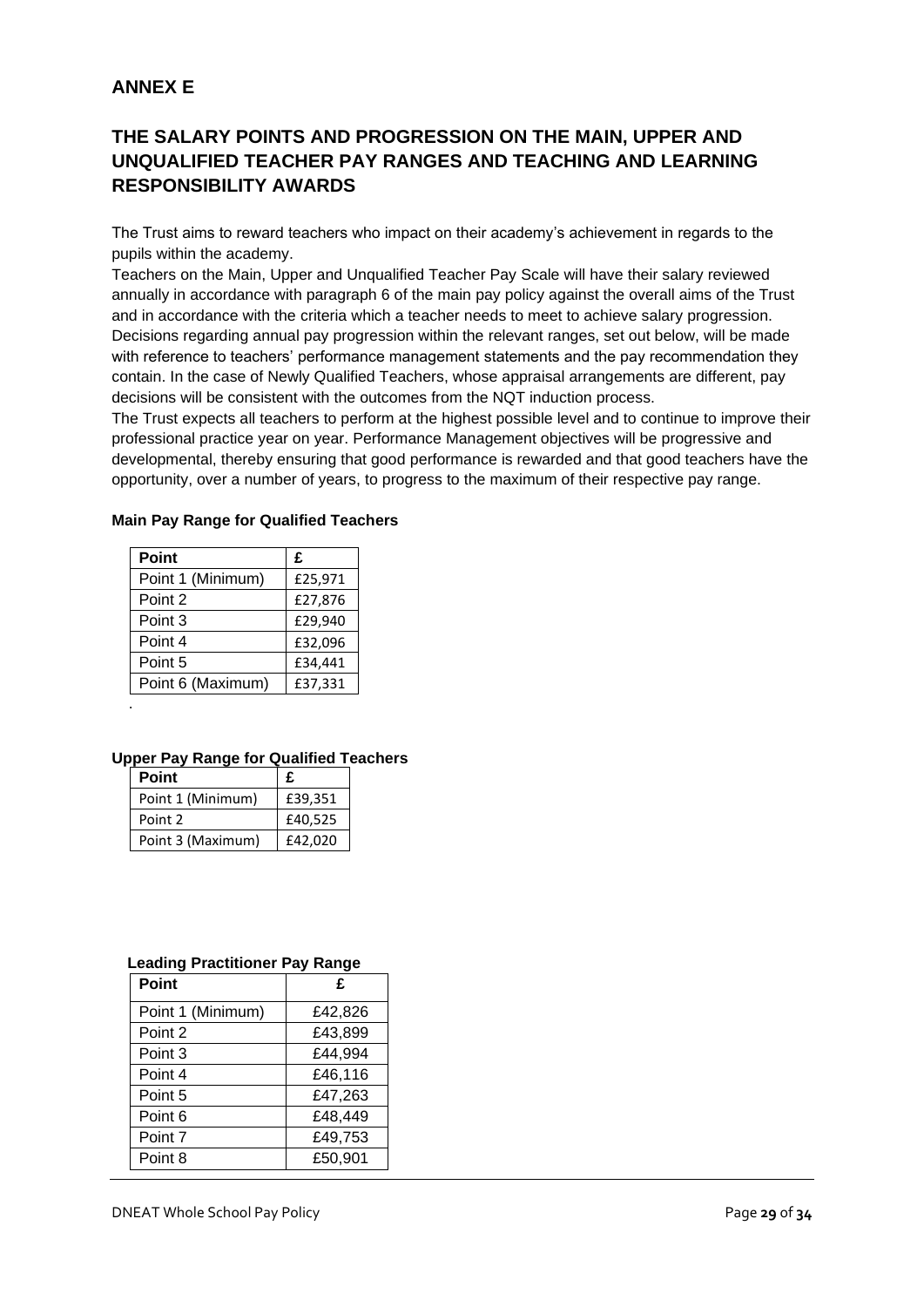| Point 9            | £52,173 |
|--------------------|---------|
| Point 10           | £53,512 |
| Point 11           | £54,901 |
| Point 12           | £56,166 |
| Point 13           | £57,570 |
| Point 14           | £59,005 |
| Point 15           | £60,476 |
| Point 16           | £62,082 |
| Point 17           | £63,508 |
| Point 18 (Maximum) | £65,106 |

## **Pay Range for Unqualified Teachers**

The Trust Academies have one salary band for unqualified teachers:-

| <b>Point</b>      | £        |
|-------------------|----------|
| Point 1 (Minimum) | £18,419  |
| Point 2           | £20,532  |
| Point 3           | £22,644  |
| Point 4           | £ 24,752 |
| Point 5           | £26,888  |
| Point 6 (Maximum) | £29,022  |

Decisions on performance pay progression will be based on an assessment of the overall performance of the teacher undertaken as part of the annual performance review.

A teacher will be eligible for annual performance pay progression of one increment where they:

- 1) have been assessed as meeting the Teachers' Standards; and
- 2a) have had their teaching assessed as at least good overall during the assessment period; and
- 2b) Upper Pay Range teachers will be expected to continue to meet the requirements for progression to that range and demonstrate increasing levels of outstanding teaching overall; and will continue to meet the specific standards as set out in Annex 3 for Upper Pay Range teachers; and
- 3) Have been assessed as meeting the requirements of their job description/job role; and
- 4) meet their individual performance management objectives (consideration will be given where significant progress towards the achievement of their individual performance management objectives has been made but factors beyond the teacher's control have impacted on their ability to meet their objectives); and
- 5) Have demonstrated a personal responsibility for identifying and meeting their personal professional development review needs.

The evidence which will be considered in assessing performance will include:

- student progress data;
- quality of teaching against the Teachers' Standards, including observed practice;
- self-assessment;
- professional dialogue;
- received feedback;
- performance management statements;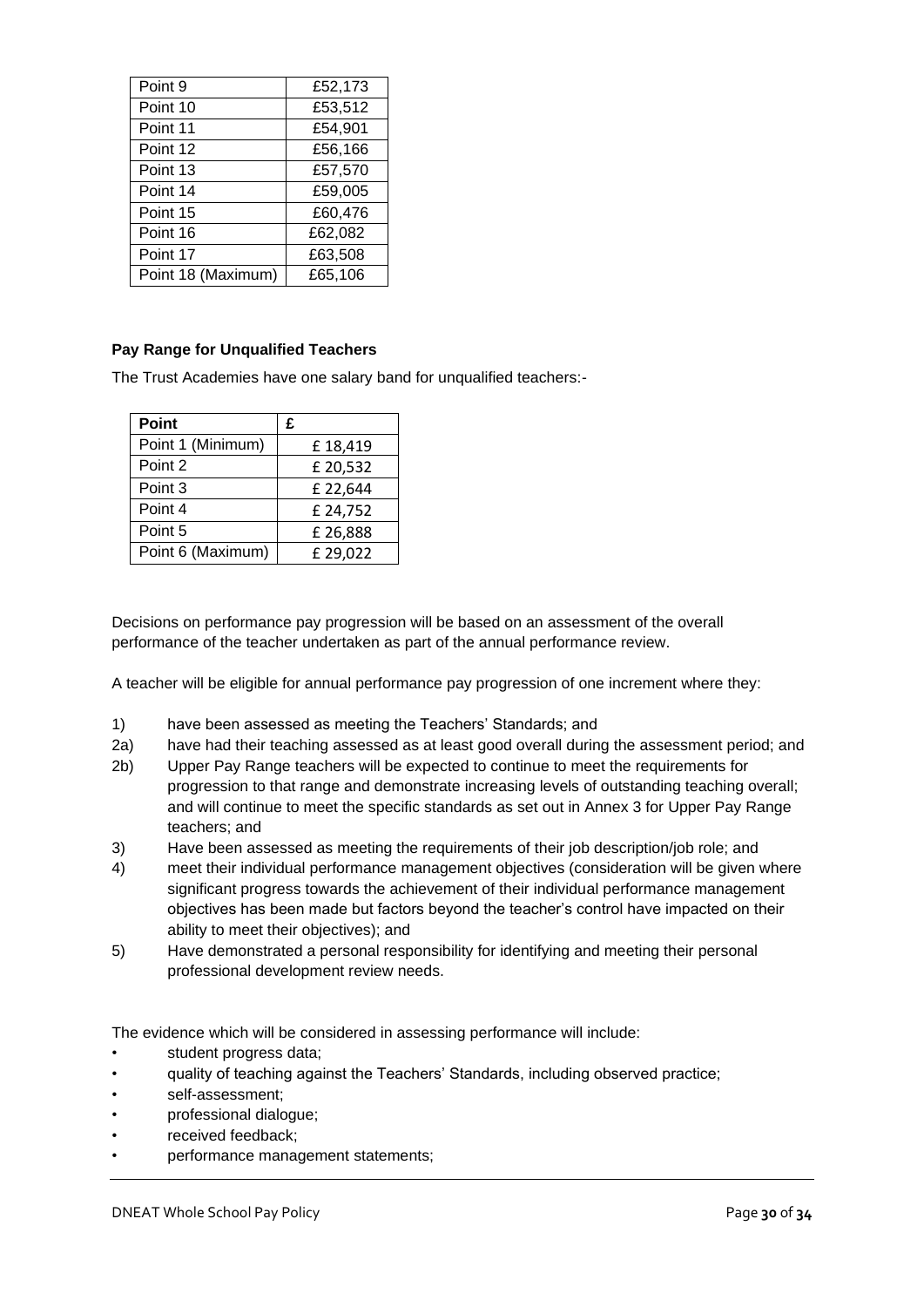## • CPD records.

And in the case of Upper Pay Range, evidence of his/her contribution beyond his/her own classroom and the impact on the wider school as defined in the specific standards set out in Annex 3 for Upper Pay Range teachers. Upper Pay Range teachers will not be required to take responsibility and accountability for subject areas or manage other teachers without an appropriate TLR payment. In cases of exceptionally high performance the reviewer may recommend that the teacher may be awarded an additional point where there is scope to do so within their scale (i.e. UQT 1-6, main scale 1-6 or UPS 1-3). To achieve this the teacher will have exceeded his/her objectives set out in their performance management statement and will performing at a level in excess of the level of the band above which they are currently paid. The Headteacher / Principal should set out the rationale for a recommendation of this nature to the relevant committee of the Local Governing Body for their authorisation and this should be reported to the Trust.

## Teaching and Learning Responsibility (TLR)

Academies will need to agree with the Trust its plans for payment of TLRs to enable consistent application of the principles below across the Trust's academies.

Having decided to award a TLR, the academy must determine whether to award a first TLR (TLR1) or a second TLR (TLR2) and its value, in accordance with the school pay policy, provided that: (a) the annual value of a TLR1 must be no less than £9,120 and no greater than £15,433 (b) the annual value of a TLR2 must be no less than £3,160 and no greater than £7,719.

The academy may award a fixed-term third TLR (TLR3) to a classroom teacher for clearly time-limited school improvement projects, or one-off externally driven responsibilities. The annual value of an individual TLR3 must be no less than £628 and no greater than £3,116. The duration of the fixed-term must be established at the outset and payment should be made on a monthly basis for the duration of the fixed-term. Although a teacher cannot hold a TLR1 and a TLR2 concurrently, a teacher in receipt of either a TLR1 or a TLR2 may also hold a concurrent TLR3

All TLR payments to be ratified by the Trust before any offer or payment is made to ensure consistency and equity across the Trust.

| Teaching and learning responsibility (TLR)<br>payments |         |         |  |  |
|--------------------------------------------------------|---------|---------|--|--|
|                                                        | Minimum | Maximum |  |  |
| TLR 1                                                  | £9,120  | £15,433 |  |  |
| TLR <sub>2</sub>                                       | £3,160  | £7,719  |  |  |
| TLR 3                                                  | £ 628   | £3,116  |  |  |

The above is summarised in the table below: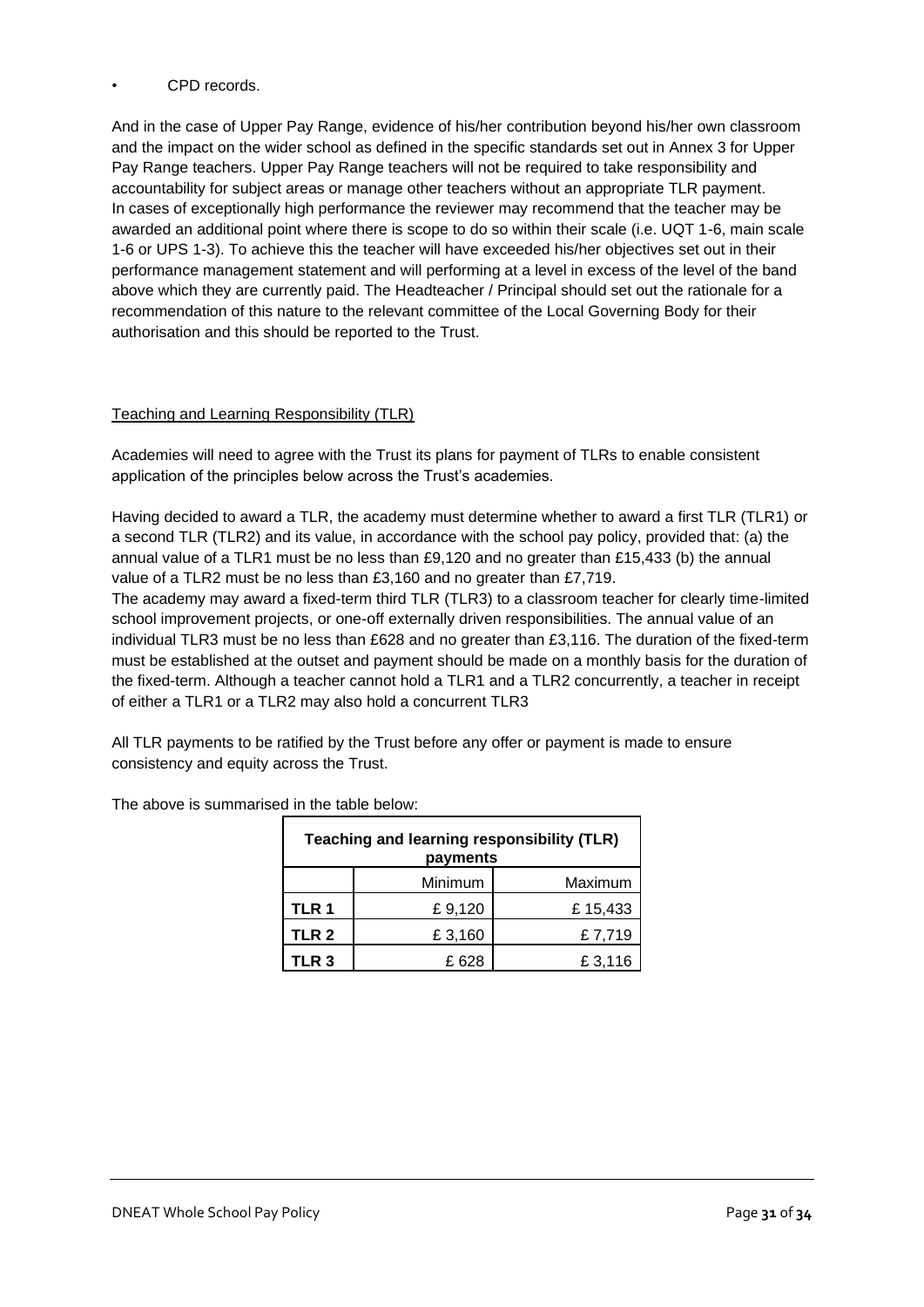## **ANNEX F**

## **TEACHERS: THE APPOINTMENT OF LEADING PRACTITIONERS**

The Academy may decide to appoint teachers to a Leading Practitioner's post in the staffing structure. Prior to recruiting for a Leading Practitioner, the Headteacher / Principal will produce a job description and person specification for the new role and ensure this is discussed with representatives of the LGB and Trust. The job description will include whether the role involves working in more than one Academy, and to whom the teacher reports and to whom s/he is accountable.

In accordance with the STPC the Leading Practitioner will be paid within a specified range, which will consist of either three points or five points on a scale, within the minimum and maximum range set out in the STPC Document.

Leading Practitioner roles may be paid on different salary ranges and the Local Governing Body will give due regard to the scope and challenge of the individual role in determining an appropriate range.

The Local Governing Body will also give due regard to the pay differentials within the Academy and under normal circumstances the maximum point on the range should not be higher than the mid-point of the lowest range of any Assistant Principal employed within the Academy.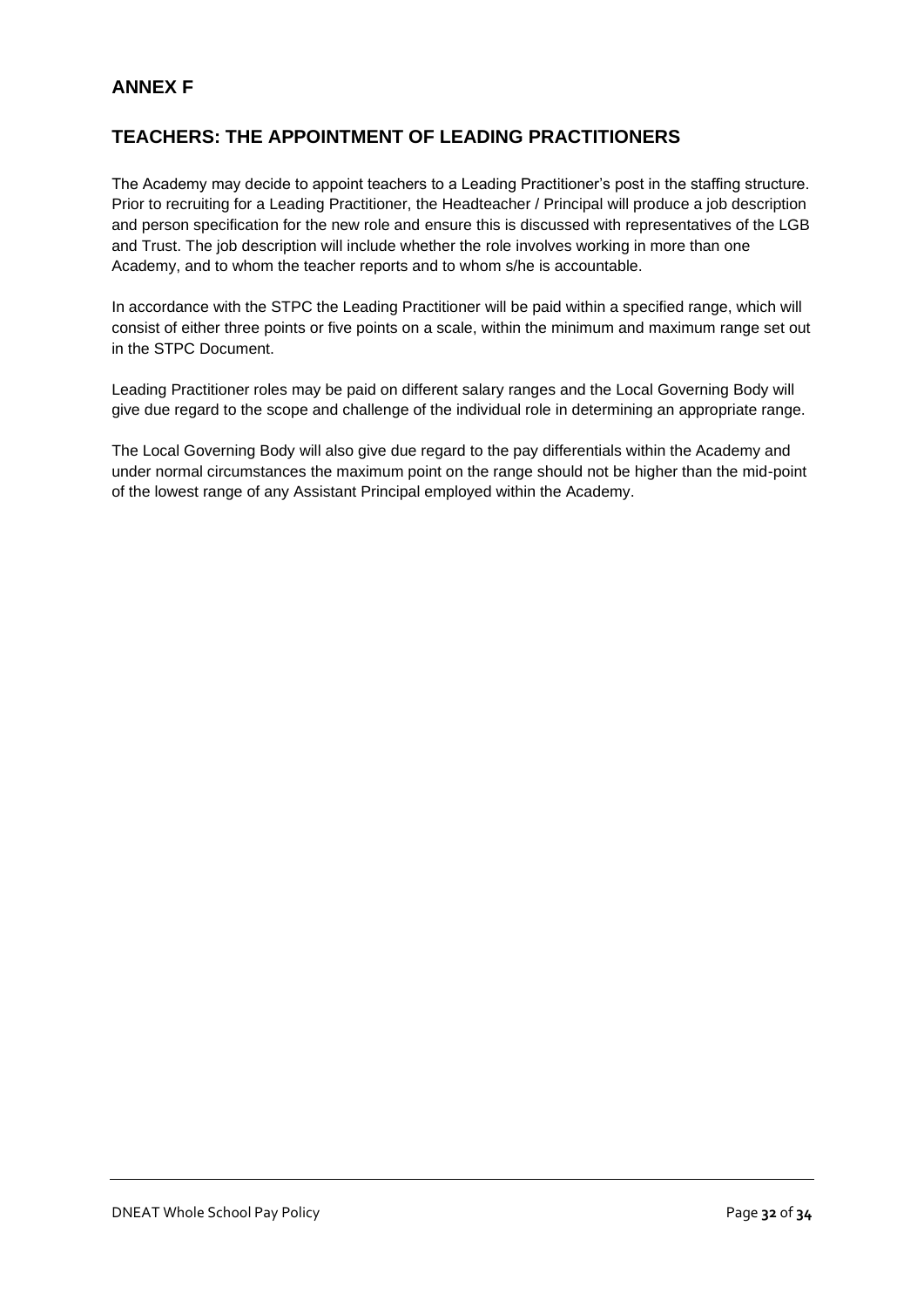## **ANNEX G SALARY RANGES AND ARRANGEMENTS FOR TEACHERS PAID ON THE LEADERSHIP GROUP RANGE**

| Point          | Group 1 | Group 2 | Group 3 | Group 4 | Group 5 | Group 6 | Group 7  | Group 8  |
|----------------|---------|---------|---------|---------|---------|---------|----------|----------|
| $\mathbf{1}$   | £42,616 | £42,616 | £42,616 | £42,616 | £42,616 | £42,616 | £42,616  | £42,616  |
| $\overline{2}$ | £43,684 | £43,684 | £43,684 | £43,684 | £43,684 | £43,684 | £43,684  | £43,684  |
| 3              | £44,773 | £44,773 | £44,773 | £44,773 | £44,773 | £44,773 | £44,773  | £44,773  |
| 4              | £45,888 | £45,888 | £45,888 | £45,888 | £45,888 | £45,888 | £45,888  | £45,888  |
| 5              | £47,031 | £47,031 | £47,031 | £47,031 | £47,031 | £47,031 | £47,031  | £47,031  |
| 6              | £48,212 | £48,212 | £48,212 | £48,212 | £48,212 | £48,212 | £48,212  | £48,212  |
| 7              | £49,509 | £49,509 | £49,509 | £49,509 | £49,509 | £49,509 | £49,509  | £49,509  |
| 8              | £50,652 | £50,652 | £50,652 | £50,652 | £50,652 | £50,652 | £50,652  | £50,652  |
| 9              | £51,916 | £51,916 | £51,916 | £51,916 | £51,916 | £51,916 | £51,916  | £51,916  |
| 10             | £53,249 | £53,249 | £53,249 | £53,249 | £53,249 | £53,249 | £53,249  | £53,249  |
| 11             | £54,632 | £54,632 | £54,632 | £54,632 | £54,632 | £54,632 | £54,632  | £54,632  |
| 12             | £55,890 | £55,890 | £55,890 | £55,890 | £55,890 | £55,890 | £55,890  | £55,890  |
| 13             | £57,287 | £57,287 | £57,287 | £57,287 | £57,287 | £57,287 | £57,287  | £57,287  |
| 14             | £58,716 | £58,716 | £58,716 | £58,716 | £58,716 | £58,716 | £58,716  | £58,716  |
| 15             | £60,177 | £60,177 | £60,177 | £60,177 | £60,177 | £60,177 | £60,177  | £60,177  |
| 16             | £61,777 | £61,777 | £61,777 | £61,777 | £61,777 | £61,777 | £61,777  | £61,777  |
| 17             | £63,196 | £63,196 | £63,196 | £63,196 | £63,196 | £63,196 | £63,196  | £63,196  |
| 18             |         | £64,784 | £64,784 | £64,784 | £64,784 | £64,784 | £64,784  | £64,784  |
| 19             |         | £66,391 | £66,391 | £66,391 | £66,391 | £66,391 | £66,391  | £66,391  |
| 20             |         | £68,038 | £68,038 | £68,038 | £68,038 | £68,038 | £68,038  | £68,038  |
| 21             |         | £69,721 | £69,721 | £69,721 | £69,721 | £69,721 | £69,721  | £69,721  |
| 22             |         |         | £71,451 | £71,451 | 71,451  | £71,451 | £71,451  | £71,451  |
| 23             |         |         | £73,221 | £73,221 | £73,221 | £73,221 | £73,221  | £73,221  |
| 24             |         |         | £75,037 | £75,037 | £75,037 | £75,037 | £75,037  | £75,037  |
| 25             |         |         |         | £76,902 | £76,902 | £76,902 | £76,902  | £76,902  |
| 26             |         |         |         | £78,804 | £78,804 | £78,804 | £78,804  | £78,804  |
| 27             |         |         |         | £80,758 | £80,758 | £80,758 | £80,758  | £80,758  |
| 28             |         |         |         |         | £82,760 | £82,760 | £82,760  | £82,760  |
| 29             |         |         |         |         | £84,810 | £84,810 | £84,810  | £84,810  |
| 30             |         |         |         |         | £86,921 | £86,921 | £86,921  | £86,921  |
| 31             |         |         |         |         | £89,068 | £89,068 | £89,068  | £89,068  |
| 32             |         |         |         |         |         | £91,283 | £91,283  | £91,283  |
| 33             |         |         |         |         |         | £93,550 | £93,550  | £93,550  |
| 34             |         |         |         |         |         | £95,862 | £95,862  | £95,862  |
| 35             |         |         |         |         |         | £98,245 | £98,245  | £98,245  |
| 36             |         |         |         |         |         |         | £100,678 | £100,678 |
| 37             |         |         |         |         |         |         | £103,180 | £103,180 |
| 38             |         |         |         |         |         |         | £105,734 | £105,734 |
| 39             |         |         |         |         |         |         | £108,310 | £108,310 |
| 40             |         |         |         |         |         |         |          | £111,013 |
| 41             |         |         |         |         |         |         |          | £113,786 |
| 42             |         |         |         |         |         |         |          | £116,638 |
| 43             |         |         |         |         |         |         |          | £118,369 |

The Pay Body may decide to review the salary arrangements for the Leadership Group at any time.